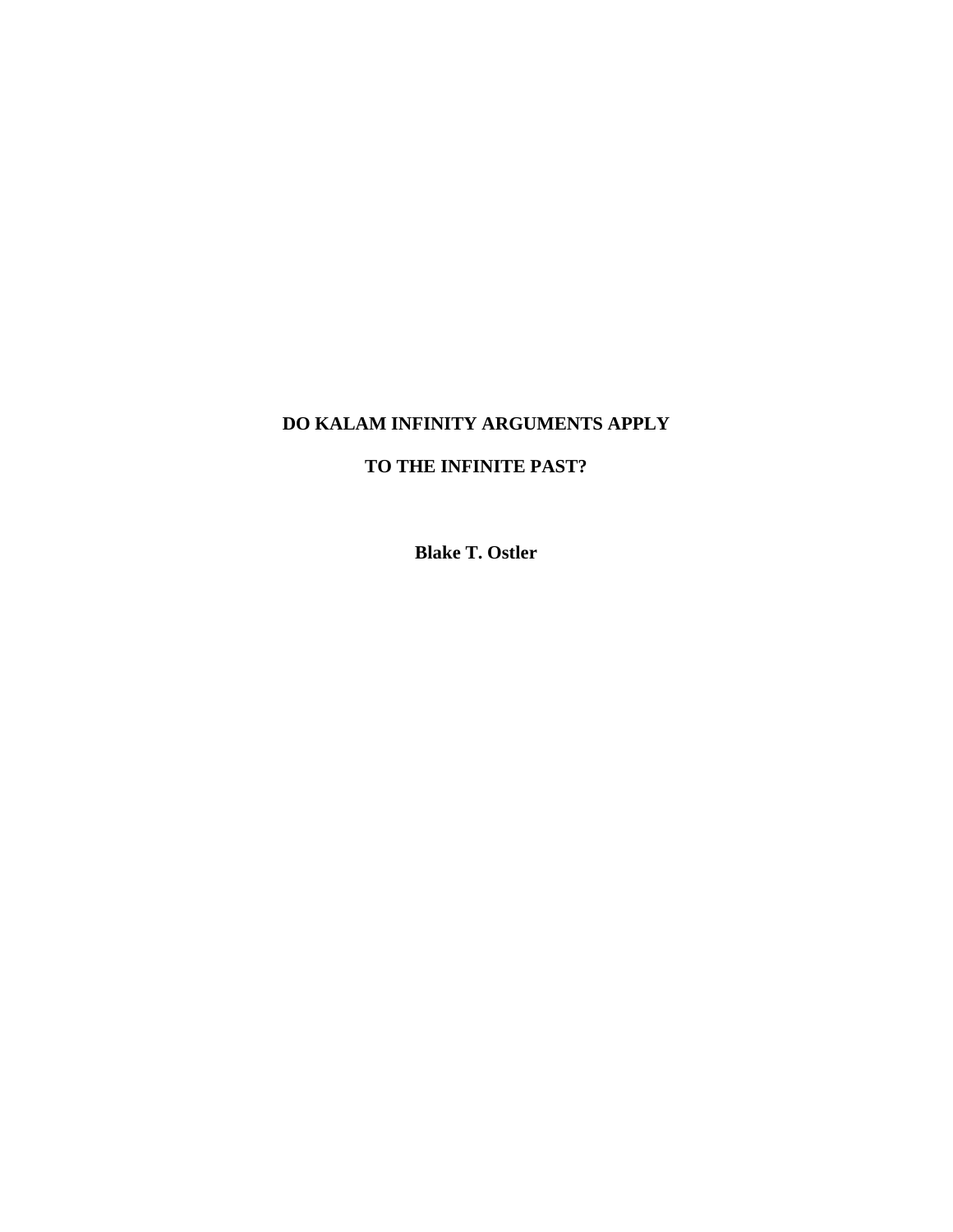#### Abstract

William Lane Craig and Paul Copan ("C&C") have recently argued that: (1) an actual infinite series is impossible; and (2) an infinite series cannot be formed by successive addition. They conclude that it follows that the universe was created *ex nihilo* by a personal being. In response, I argue that neither argument applies to the order of infinity involved in an infinite past. In addition, neither argument is sound with respect to an infinite past. I also argue that neither argument applies to the quantum fluctuation and the chaotic inflationary theories of cosmogony. I show why both theories permit a mulitiverse with an infinite past and that the infinity arguments presented by C&C do not apply to these theories because they posit realities that are temporally discontinuous. I also argue that it can be demonstrated that it is logically possible that a universe has always existed without a beginning.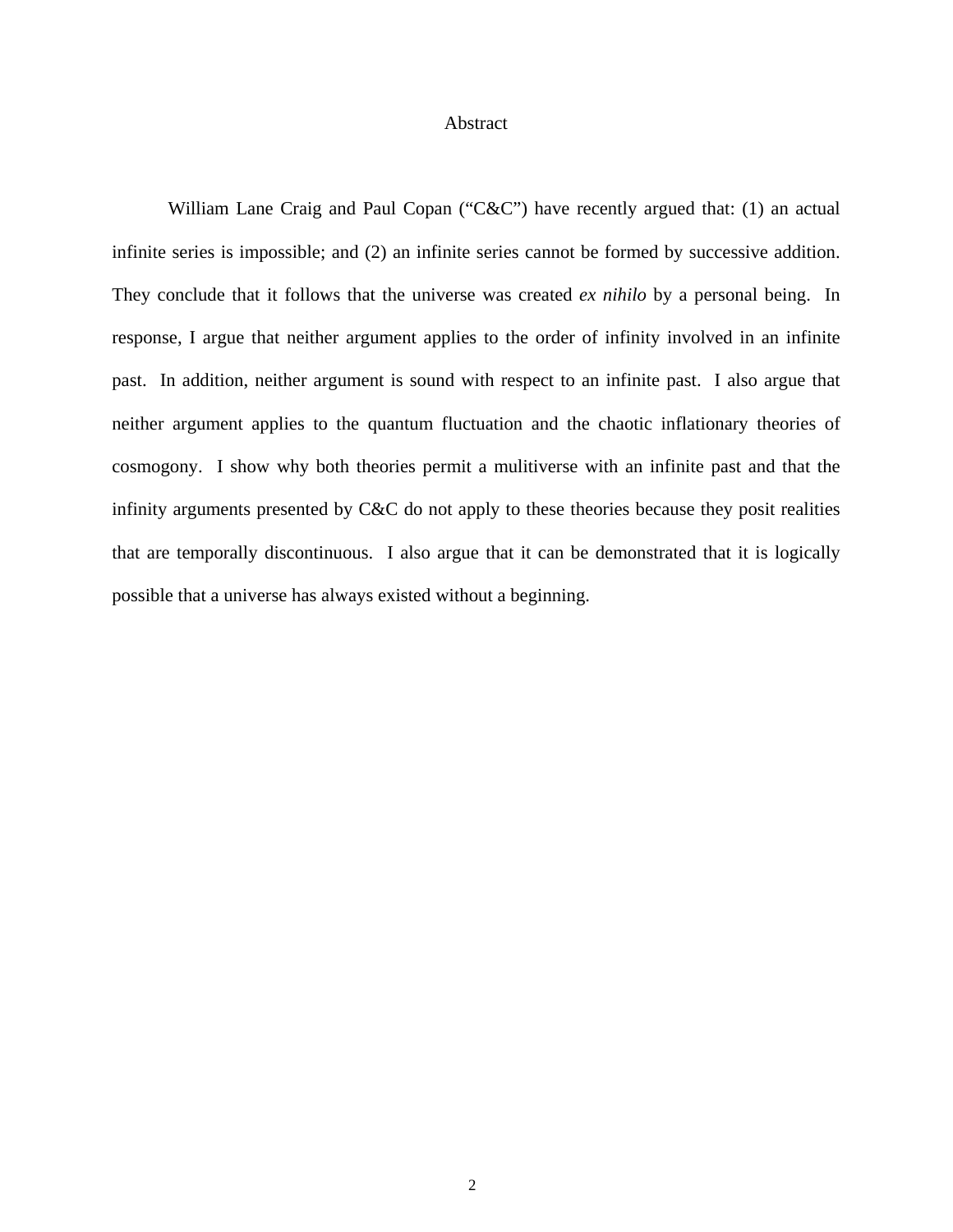#### **DO KALAM INFINITY ARGUMENTS APPLY**

### **TO THE INFINITE PAST?**

**1.0 Introduction.** In their contribution to *The New Mormon Challenge* ("NMC"), entitled "Craftsman or Creator: An Examination of the Mormon Doctrine of Creation & a Defense of *Creatio Ex Nihilo*," Paul Copan and William Lane Craig ("C&C") raise two logical arguments which they take to establish that the universe, in the sense of all that exists in any way, must have begun to exist from absolute nothing a finite time  $ago^{1}$  $ago^{1}$  $ago^{1}$ . They argue that an actual infinite series is impossible and it follows that the universe cannot be eternal. They also argue that it follows that the universe was created *ex nihilo*  by a nonmaterial and yet personal being.

I argue, in response, that C&C's arguments do not apply to the order of infinity involved in an infinite past. I also argue that the two infinity arguments proposed by C&C therefore are not sound. The first argument turns on an equivocation in the use of terms such as "number," "more than" and similar terms. In particular the first argument mistakenly applies the meaning of terms used for finite mathematics such as "number," "equal to," and "more than" to transfinite set logic where these concepts mean something quite different. The first argument commits the fallacy of equivocation by adopting the logic that applies to individual members in finite collections to infinite sets. I also argue that neither

l

<span id="page-2-0"></span><sup>&</sup>lt;sup>1</sup> Francis Beckwith, Carl Mosser and Paul Owens, eds., *The New Mormon Challenge* (Grand Rapids: Zondervan, 2001), 113-77. (I worked from a pre-publication manuscript and therefore the page numbers may not correspond to the published book). Though I focus on NMC, I will also discuss the extensive defense of the argument by Craig in *The Kalam Cosmological Argument* (New York: Harper & Row, 1979); with Quentin Smith , *Theism, Atheism, and Big Bang Cosmology* (Oxford: Clarendon Press, 1993); "God and Real Time," *Religious Studies* 26 (1991), 335-47; "Time and Infinity," *International Philosophical Quarterly* 31 (1991), 387-401; "Professor Mackie and the Kalam Cosmological Argument," *Religious Studies* 20 (1984), 367-75; "The Kalam Cosmological Argument and the Hypothesis of a Quiescent Universe," *Faith and Philosophy* 8 (1991), 104-08; "A Swift and Simple Refutation of the *Kalam* Cosmological Argument?" 35 *Religious Studies* (1999), 57-72; "Graham Oppy and the Kalam Cosmological Argument," net address: http://campus.leaderu.com/offices/billcraig/docs/oppy.html; "Reply to Smith: On the Finitude of the Past," *International Philosophical Quarterly* 2:130 (1993), 225-31.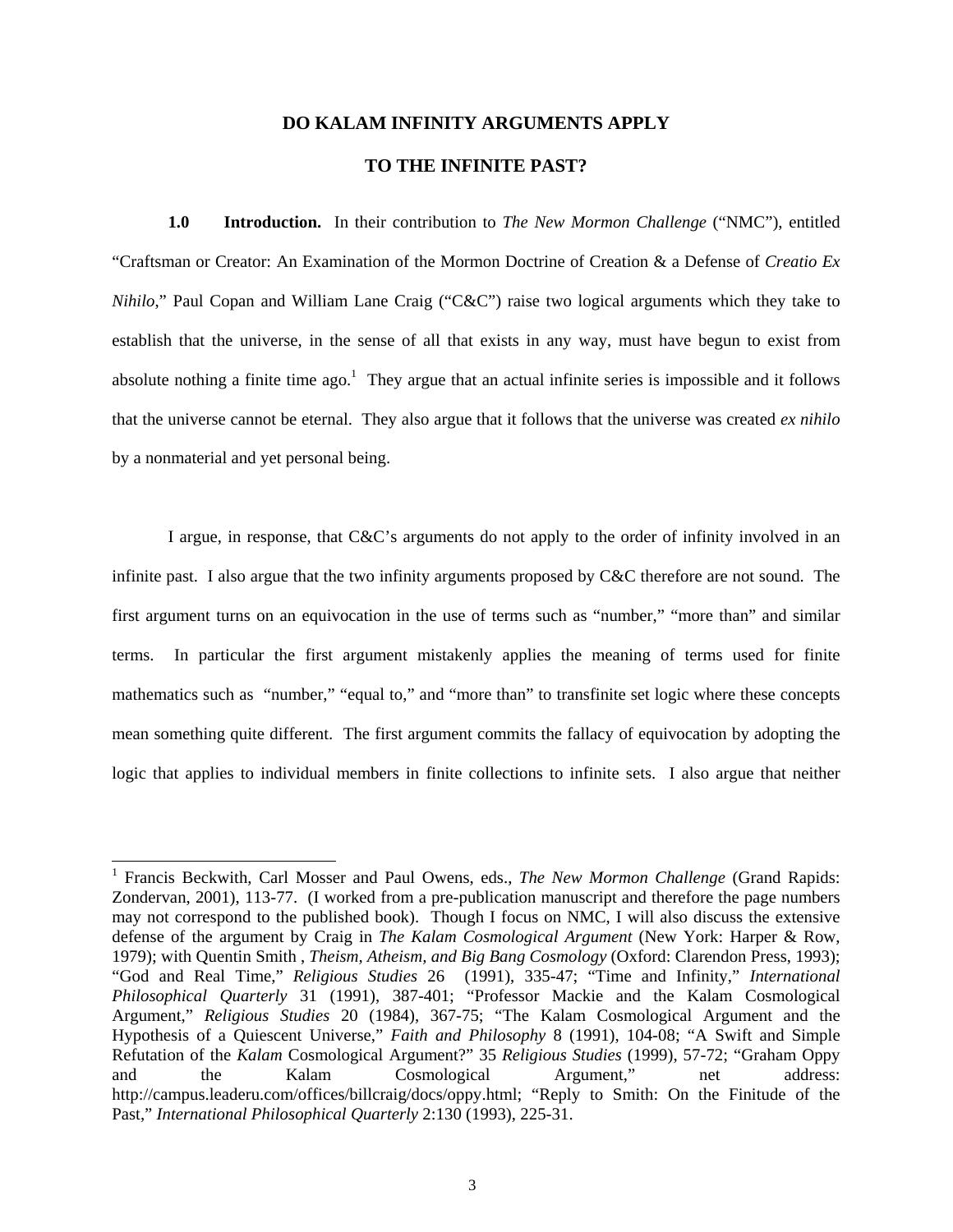premise of the second argument applies to the order of infinity involved in the infinite past and is, therefore, based on two false premises.

I also argue that the two infinity arguments do not establish a logical contradiction in the concept of an actually infinite series that has no first term — as C&C readily admit. However, I show that their arguments can be sound only if the coherence of Cantor's theories of infinite set logic is called into question. I then argue that it can be demonstrated that it is *logically possible* that a material universe has always existed without beginning. I argue that the alleged "absurdities" claimed by C&C are perhaps unusual given the fact that our experience is limited, but they are neither impossible nor absurd.

I also argue that even if the infinity arguments were sound, they do not apply to temporally discontinuous temporal epochs each of which is finite but infinite as a collection. Thus, the arguments do not apply to the discontinuous temporal epochs posited by the quantum vacuum and chaotic inflationary theories of the universe.

**2.0 The Nature of Infinities.** C&C do not argue that the notion of infinity is incoherent. They admit that Cantor's mathematical logic of infinite sets is self-consistent. Indeed, they acknowledge that "the actual infinite may be a fruitful and consistent concept within a postulated universe of discourse;" however, they claim that "it cannot be transposed into the real world, for this would involve counter-intuitive absurdities."<sup>2</sup>

Now mathematicians have been comfortable reasoning about the infinite for some time. However, prior to the breakthrough work of Georg Cantor, mathematicians refused to consider infinities

<span id="page-3-0"></span><sup>&</sup>lt;sup>2</sup> NMC, 150.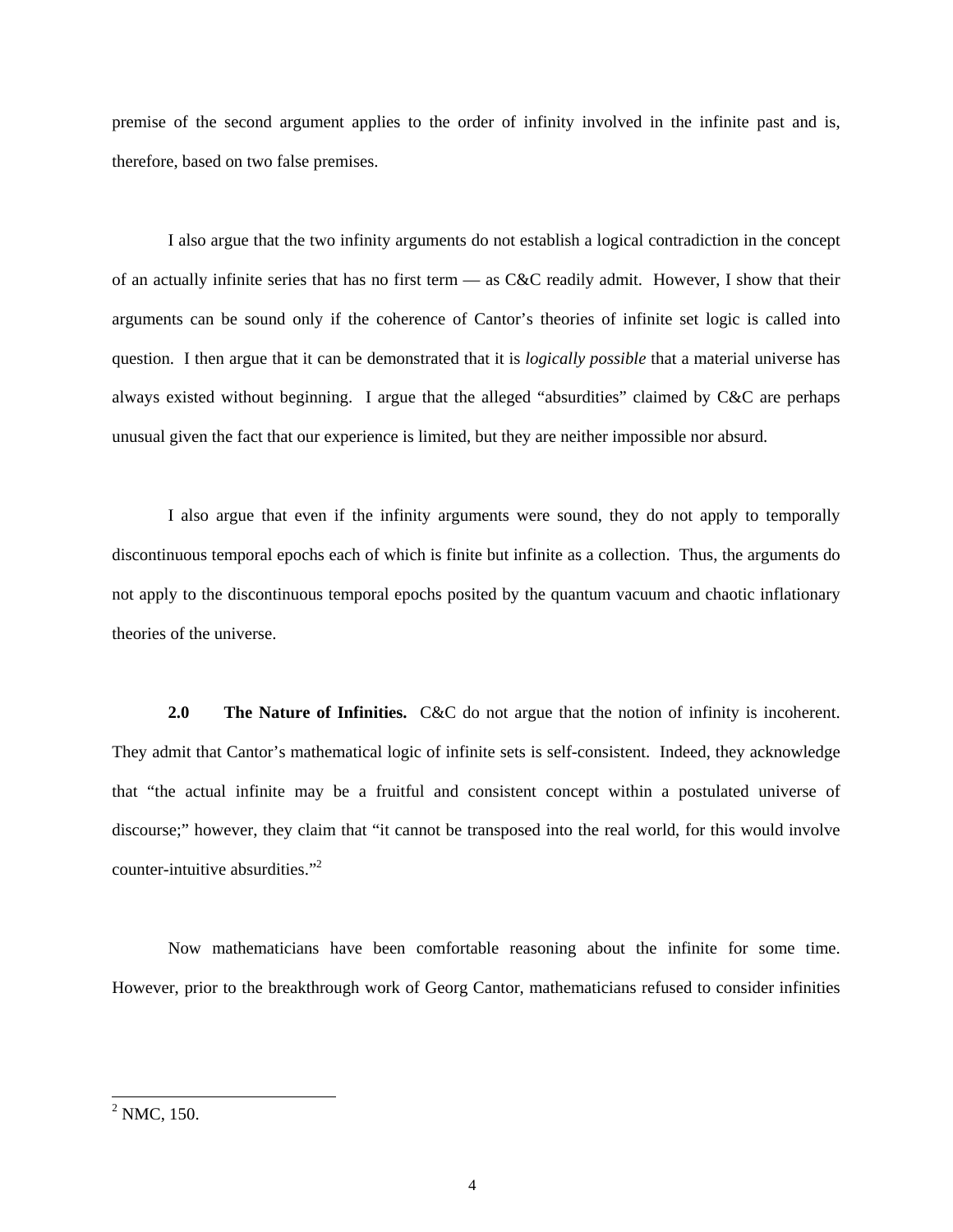in their theories.<sup>[3](#page-4-0)</sup> The reason for this reluctance was simple and straightforward: for any inductive finite number n, the number  $n + 1$  has two certain properties.<sup>[4](#page-4-1)</sup> First  $n \Box n + 1$ . Second,  $n < n + 1$  and  $n > n$ ! 1. However, they refused to accept mathematical infinities because infinite collections violate these simple rules which seemed to be both contrary to logic and absurd. As Bertrand Russell noted:

The difficulties that so long delayed the theory of infinite numbers were largely due to the fact that some, at least, of the inductive properties were wrongly judged to be such as *must* belong to all numbers; indeed it was thought that they could not be denied without contradiction. The first step in understanding infinite numbers consists in realizing the mistakenness of this view.<sup>[5](#page-4-2)</sup>

The most amazing difference between an inductive number and an infinite number is that the rules that apply to finite "numbers" do not apply to infinite "numbers." The word "number" is thus equivocal when used for infinite sets rather than finite sets. Consider the set of all cardinal numbers: 0, 1, 2, 3, 4, 5 . . . . This set has a first member but no last member. It is infinite. Cantor called the smallest of infinite cardinals  $\aleph_0$  (aleph-zero). Now this "transfinite number" has some very different properties from finite inductive numbers. We can add or subtract 100,000 to or from  $\aleph_0$  and it is the same transfinite number! That is, it still has the property of being an infinite set. Indeed, we can add any finite number to  $\aleph_0$  and it is still the same transfinite number. Indeed, we can add  $\aleph_0 + \aleph_0 = \aleph_0$ . Cantor adopted the fact that 1 can be added to  $\aleph_0$  as a definition of transfinite numbers, so  $\aleph_0 + 1 = \aleph_0$ .

<span id="page-4-0"></span><sup>3</sup> Georg Cantor, *Contributions to the Founding of the Theory of Transfinite Numbers*, O. Jourdain trans. (Chicago: Open Clourt, 1915).

<span id="page-4-1"></span><sup>&</sup>lt;sup>4</sup> By "inductive number" I mean any number that has the inductive properties of mathematics roughly in the sense argued by Russel and Whitehead in *Principia Mathematica* (Oxford: Cambridge University Press, 1910-13).

<span id="page-4-2"></span><sup>5</sup> Bertrand Russell, *Introduction to Mathematical Philosophy* (New York: Dover Publications, 1919, 1993), 78-79.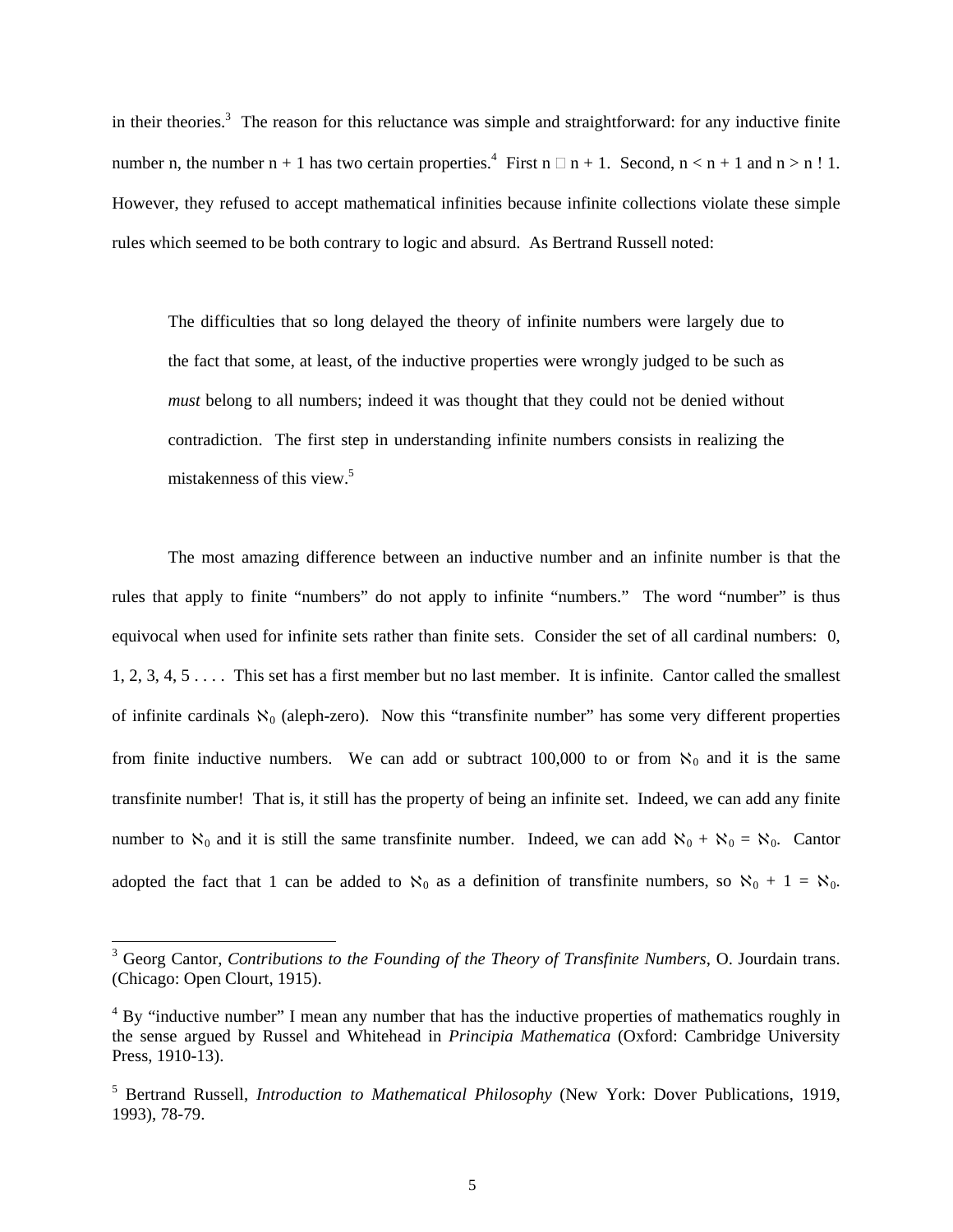However, as I will discuss below, it is better to include within the definition of transfinite cardinal numbers the recognition that they are "numbers" that do not possess all properties of inductive numbers; i.e. transfinite numbers are not inductive numbers.

This fact is important because C&C attempt to exploit our intuitions about finite numbers and argue that it is absurd that infinite numbers do not act like finite numbers. Indeed, they refuse to accept the possibility of an actual infinite for the same reason that mathematicians so long refused to accept transfinite numbers – they do not obey the rules that apply to finite sets. But this difference between properties of finite numbers and transfinite numbers arises because transfinites numbers actually define properties of sets and not of individual members of sets as do inductive numbers. Sets often have different properties than their individual members. For example, a large crowd of people is not the same as a crowd of large people.

However, not all transfinite numbers have the same "number" of terms or the same properties. That is, not all transfinite number have  $\aleph_0$  terms. The number of the set of real numbers is "greater than"  $\aleph_0$ ; in fact it is 2 $\aleph_0$ . This result follows by considering all of the subclasses of  $\aleph_0$ . If a class has n members, it contains  $2^n$  sub-classes — that is, there are  $2^n$  ways of configuring its subclasses. Further, there is no maximum to the infinite cardinal numbers. However great the number in any infinite set n, the number  $2^n$  will always be greater.

Now the arithmetic of transfinite numbers is a bit surprising until it is grasped that it is the property of infinity that generates these interesting results:

 $\aleph_0 + 1 = \aleph_0$  $\aleph_0$  + n =  $\aleph_0$  for any n that is a finite inductive number  $\aleph_0^2 = \aleph_0$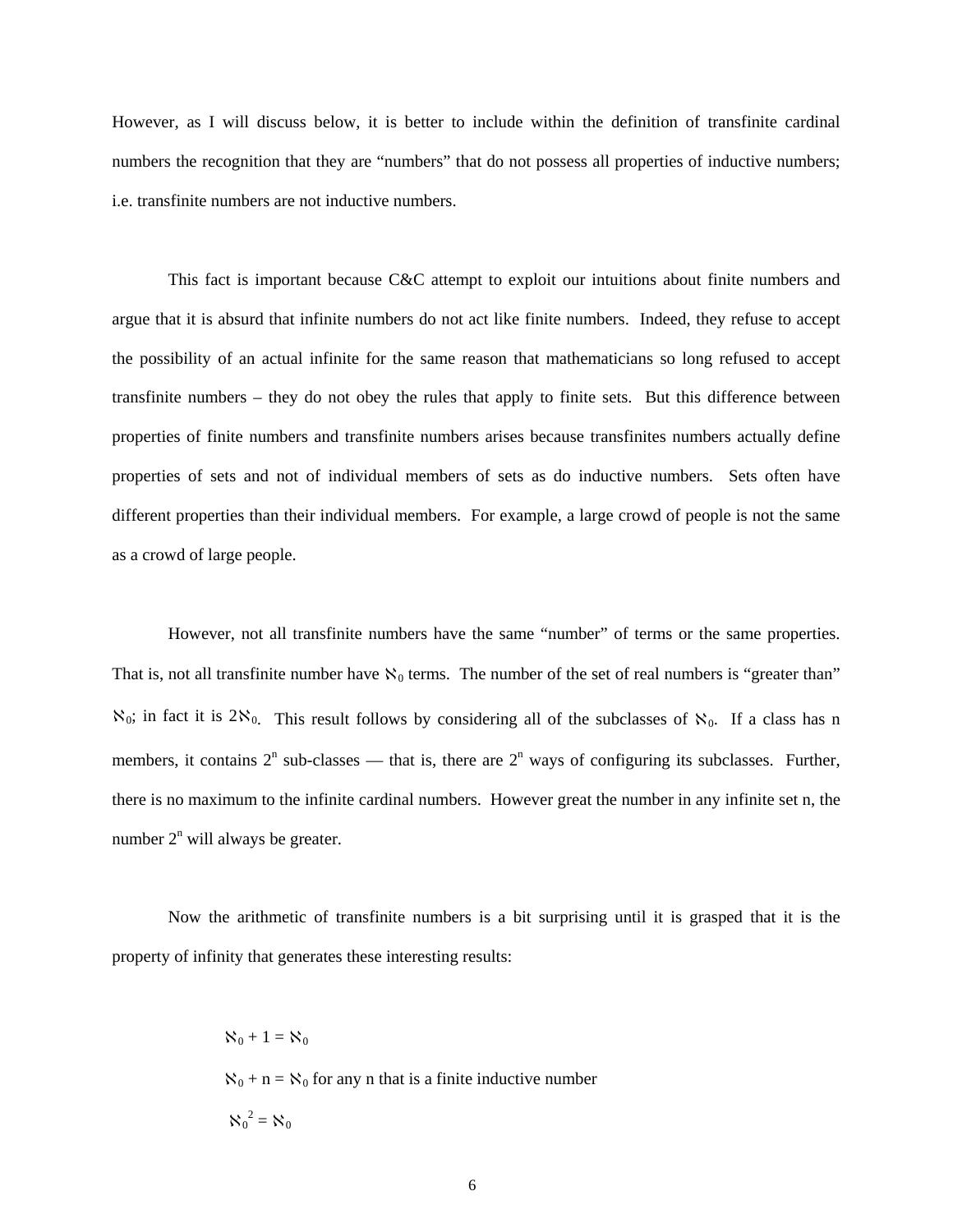However, it must be noted that:

$$
2\aleph_0 > \aleph_0
$$

Further, although addition and multiplication work well for transfinite numbers, we cannot obtain definite results for subtraction and division. Because transfinite numbers have different properties than finite numbers, we obtain different results. Subtraction of a finite number from an infinite number is straightforward:

 $\aleph_0$  - n =  $\aleph_0$  for all n that are inductive numbers

However  $\aleph_0 - \aleph_0 = 0 \ldots \aleph_0$ 

That is, when we subtract  $\aleph_0$  from itself, the result is not definite. Consider the results of subtracting the collection of  $\aleph_0$  from the following:

- (a) all inductive numbers  $\aleph_0 = 0$
- (b) all inductive numbers from n onwards  $\aleph_0$  = remainder in numbers 0 to n 1
- (c) all odd numbers  $\aleph_0$  = all even numbers

All of these ways of subtracting  $\aleph_0$  from  $\aleph_0$  give different results. Division is similar. Whenever  $\aleph_0$  is multiplied by any finite number, the product is always  $\aleph_0$  terms. However,  $\aleph_0$  divided by  $\aleph_0$  may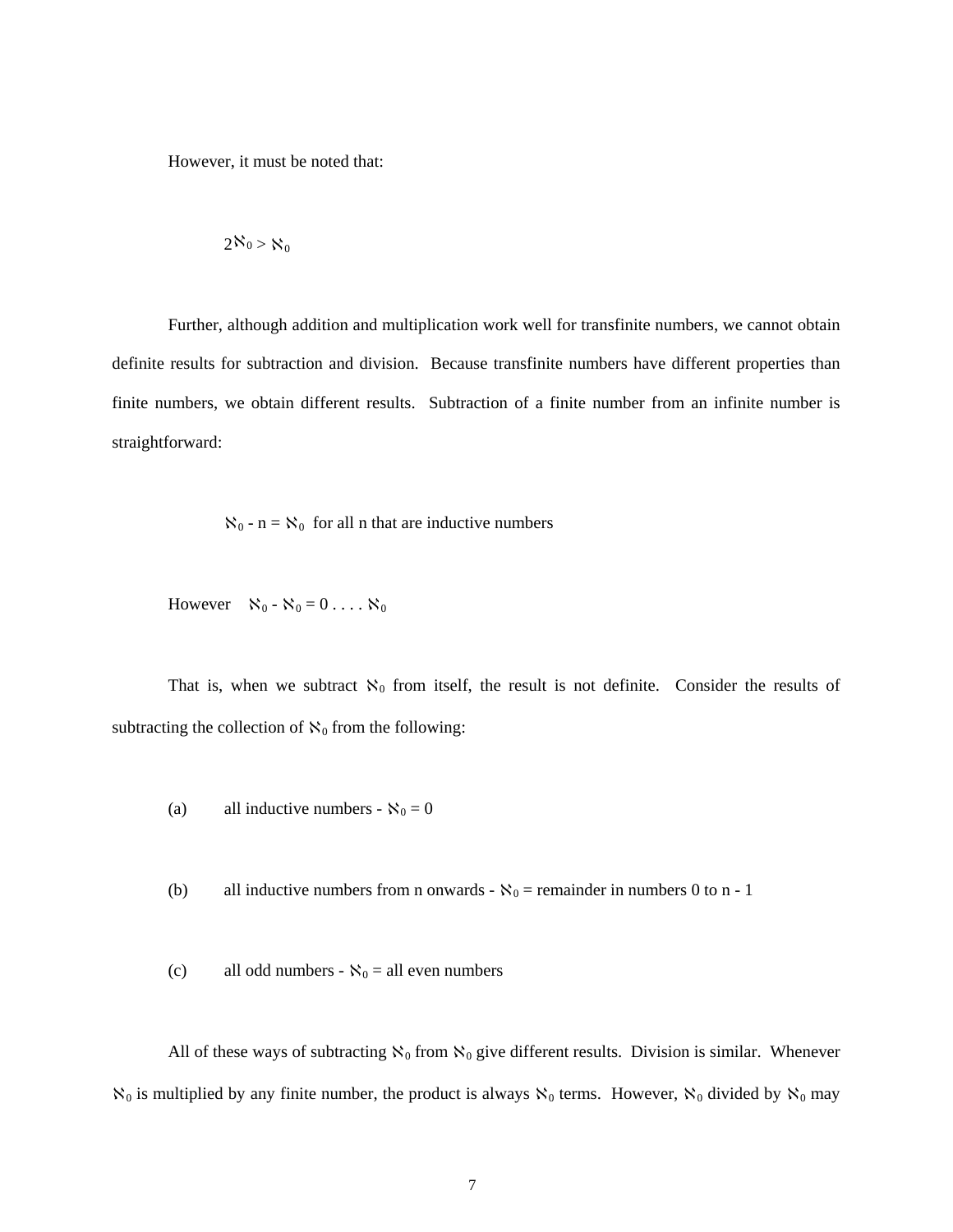have values ranging from 1 to  $\aleph_0$ . It follows that negative numbers and ratios do not apply to transfinite numbers. C&C complain that to "avoid the contradictions involved in subtraction of infinite quantities, transfinite arithmetic simply prohibits such inverse operations by fiat...."<sup>[6](#page-7-0)</sup> But this assertion is simply erroneous, for transfinite mathematics does not simply prohibit subtraction and division by fiat; rather, transfinite mathematics shows why operations that can be done with finite numbers sometimes give indefinite results for transfinite numbers. It should be noted that Cantor's theory is not the only systematic exposition of transfinite logic. Grahm Oppy has pointed out that there are a number of other theories of transfinite numbers that have been developed that deal with inverse operations with transfinite numbers without contradiction.<sup>[7](#page-7-1)</sup>

There are also different orders of transfinite numbers. In fact, the ordinal series of the form

 $1, 2, 3, 4, \ldots n,$ 

represents the smallest of transfinite serial or ordinal numbers, which Cantor called ω. Moreover, various serial successions may be greater than others. The ordinal number of the series of all ordinals that can be made out of an  $\aleph_0$  collection, taken in order of magnitude, is called  $\omega_1$ . Moreover, it can be shown that 1  $+ \omega \neq \omega + 1$ . Such a rule is true of all relation numbers and not merely transfinite numbers. If m and v are two relation-numbers, the general rule is that  $m + v \neq v + m$ . Thus, when discussing transfinite orders, it is essential to note that differing orders have different values. The infinite order collection beginning with  $\{1 + 0, 1, 2, 3... \}$  has a different value than the set  $\{\ldots -3, -2, -1, 0 + 1\}$ . Thus, the order of the past without a beginning that is added to has a different order value than the infinite past that is counted down to zero that is added to.

<span id="page-7-0"></span> $<sup>6</sup>$  NMC, 155.</sup>

<span id="page-7-1"></span><sup>7</sup> Graham Oppy, "Reply to Craig: Inverse Operations with Transfinite Numbers and the Kalam Cosmological Argument," *International Philosophical Quarterly* 35:2 (1995), 219-21.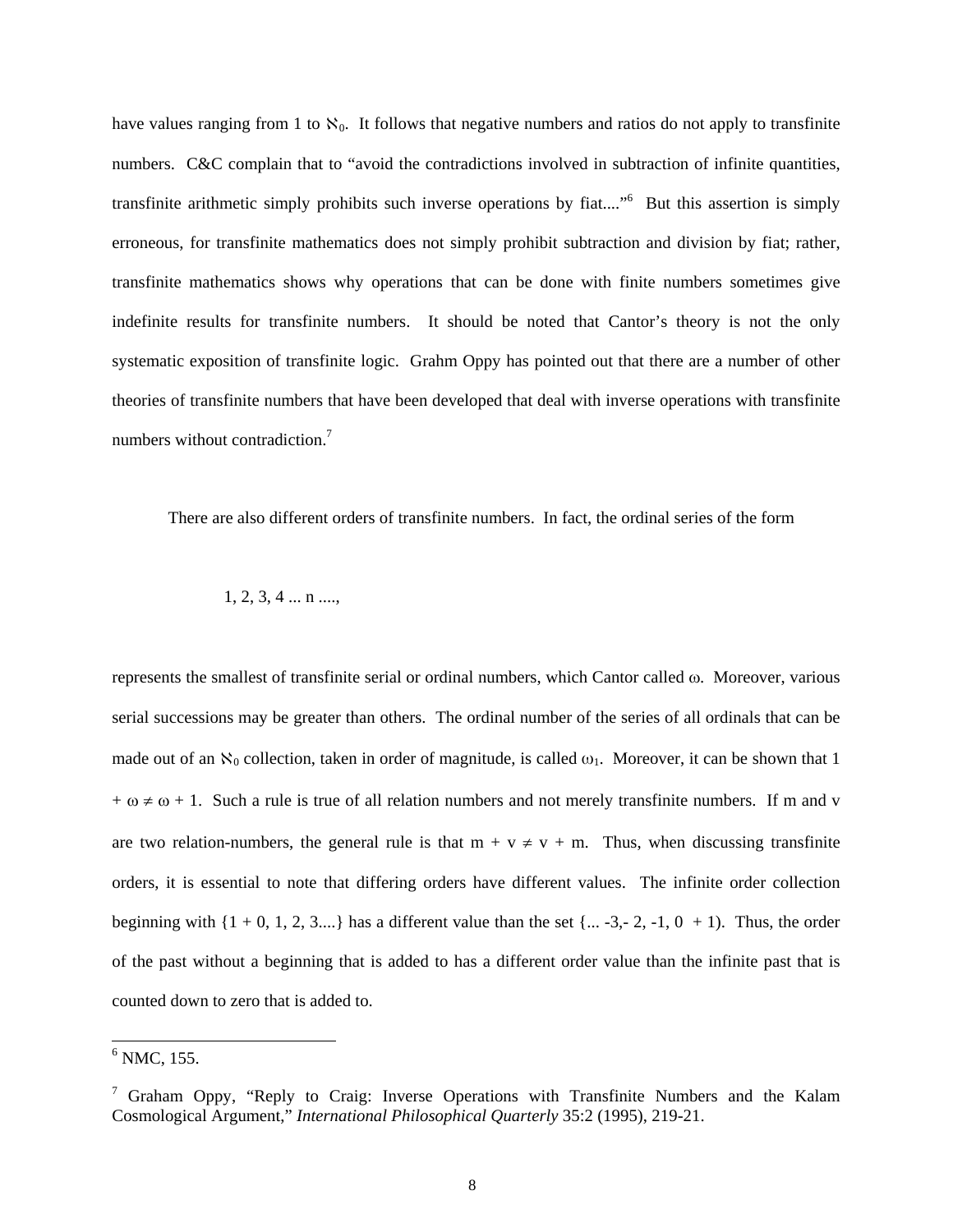The series of, at first, all odd numbers, and then all even numbers has a serial number of 2ω. This number is "greater than"  $\aleph_0$  + n where n is any finite number.

There is also a crucial distinction between a "well-ordered" series and a "not-well-ordered" series. A well ordered series *has a beginning*, and has *consecutive terms*, or has a *next term* after any selection of terms, like {1/2, 1/4, 1/8, 1/16, 1/32 . . .}. A "not-well-ordered" series is one that *has no first term or is discontinuous*. The series of negative numbers beginning with -1 and counting backward  $\{-1, -1\}$ 2, -3 ...} is well-ordered. However, the series *ending in* -1 in a series { ... -4, -3, -2, -1 } is not-wellordered. The reason this is important is that not-well-ordered series do not have the same properties as well-ordered infinite series. The infinite past has the cardinal number  $\aleph_0$  and the order type  $\omega_0$ . Notwell-ordered series do not obey the commutative law  $[(a + b = b + a)$  and  $(a + b = b \times a)]$  or the distributive law  $[a (b + c) = ab + ac]$ . The distributive law holds for transfinite ordinals in the form:

$$
(b + c) a = ba + ca
$$

but does not hold for the form:

$$
a (b + c) = ab + ac
$$

Now we must ask, what does it mean for two sets to have the same number of members? For finite numbers, the two sets simply have the same finite number, say 4 — that tells us how many are in each set. However, for set theory, two sets have the same "number" of members if they can be put into a one-to-one correspondence with one another. Thus, these two sets have the same number of members:

a b c d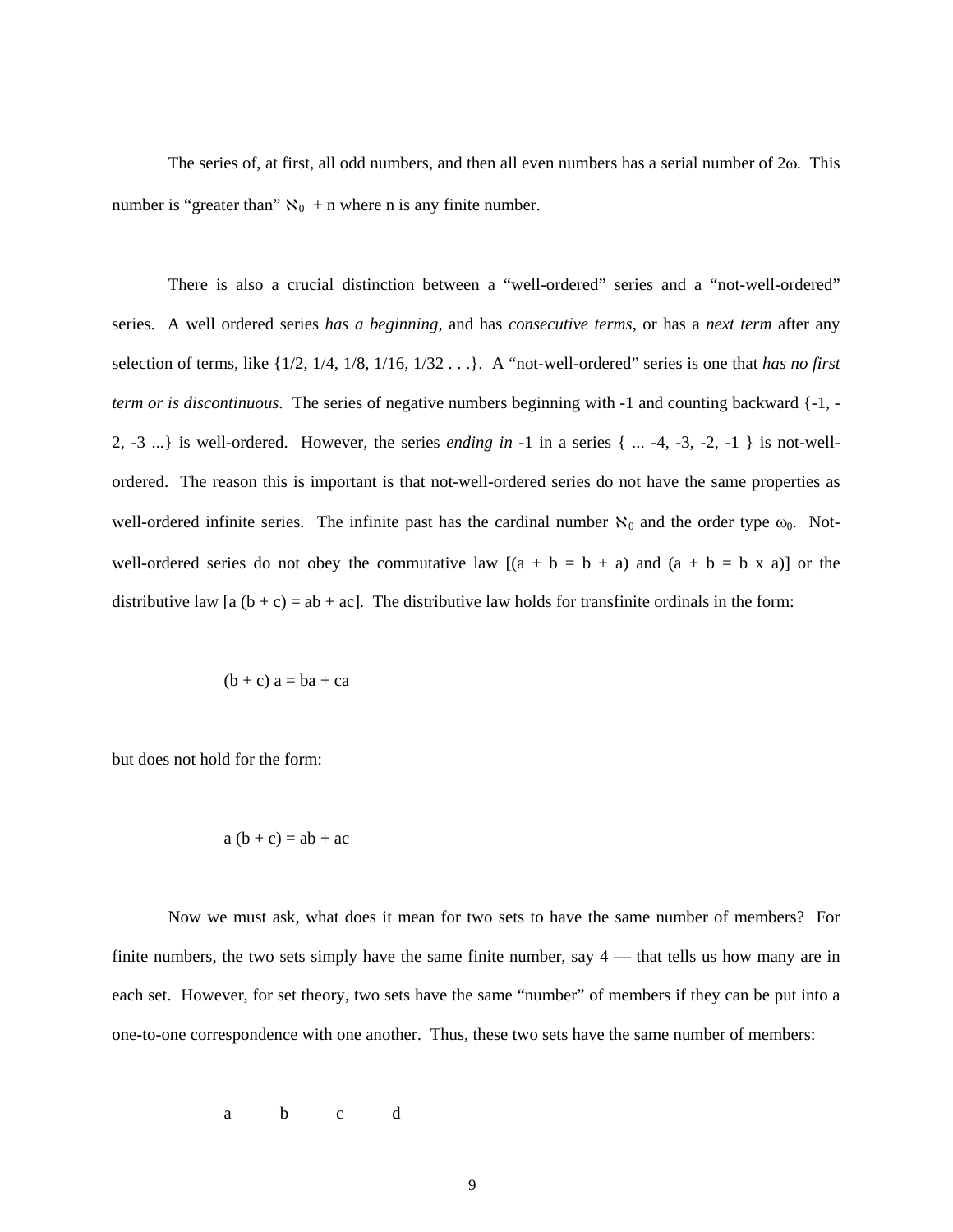w x y z

Now an infinite set is one whose proper subset can be put into a one-to-one correspondence with the whole of the set. Consider the set of count numbers and odd numbers:

| Count Numbers: 1 2 3 4 5 6 7 8  |  |  |  |  |  |
|---------------------------------|--|--|--|--|--|
| Odd Numbers: 1 3 5 7 9 11 13 15 |  |  |  |  |  |

Note that no count numbers are left over, so no odd number is paired with more than one count number. There is a one-to-one correspondence. Thus, the sets of count numbers and of odd numbers are both infinite sets. However, take any finite collection of numbers:

$$
\{2, 4, 6, 8\}
$$

No proper subset of this set can be put into a one-to-one correspondence with the whole. Thus, the set is finite. The set {2, 6, 8} cannot be put into a one-to-one correspondence with the set; there will always be something remaining. Thus, we can adopt the following rules regarding finite and transfinite numbers:

 $R_1 = A$  finite set has more members than any of its proper subsets

 $R_2$  = An infinite set does not have more members than any of its proper subsets and each member of an infinite set can therefore be placed into a one-to-one correspondence

For finite sets, the whole set is always "greater than" a subset consisting of only some but not all of the set's members. For an infinite set, the whole set is not "more than" a proper infinite subset consisting of only some but not all of the set's members.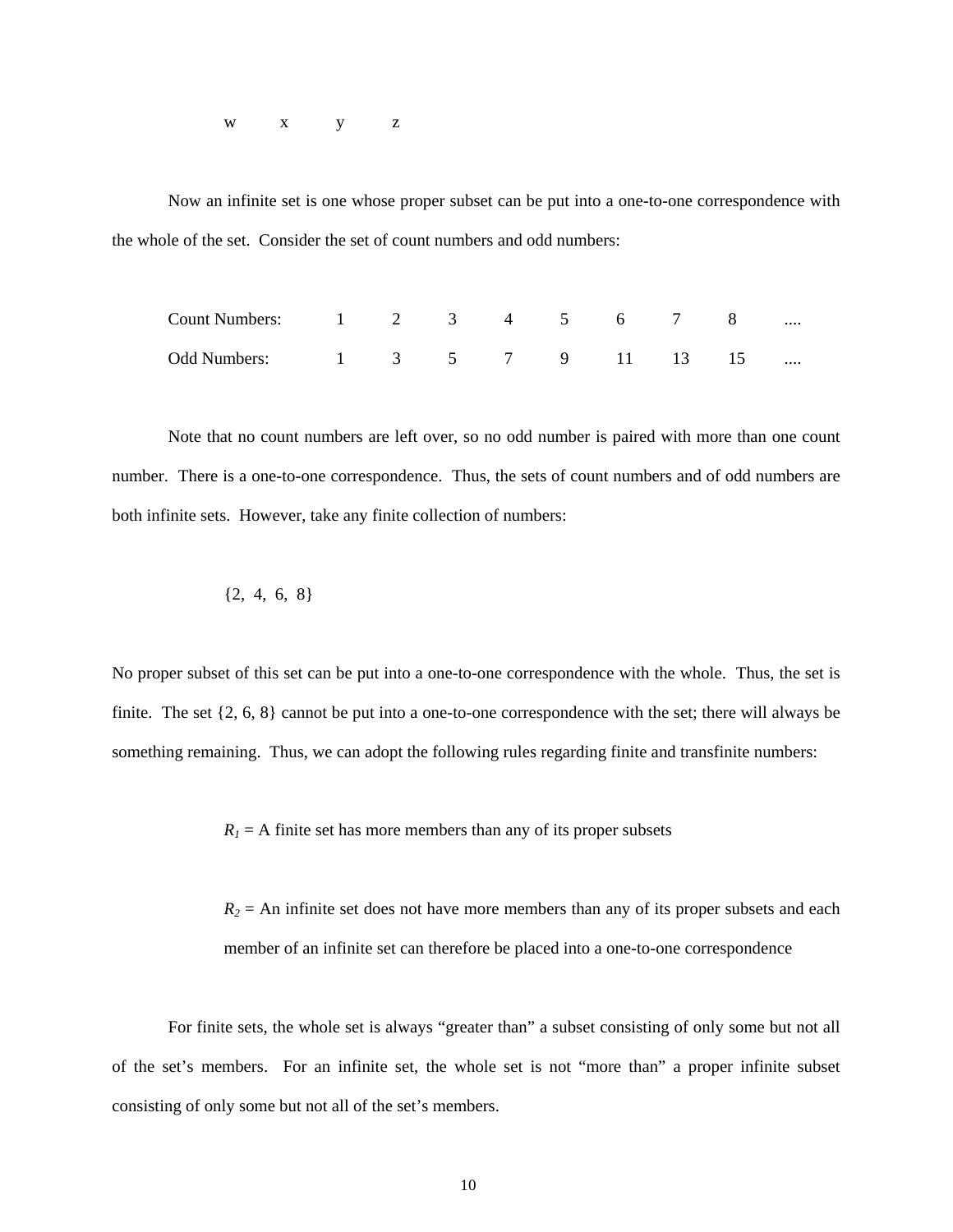It is imperative to see that transfinite sets have different properties than finite sets. Thus, when we use terms like "number" and "greater than" and "equal to," they mean something different for transfinite series than for finite series. In transfinite logic, for two transfinite sets to have the same number of members means that "the members of each infinite collection can be placed in a one-to-one correspondence." However, for two inductive numbers to be the equal means that they are "the same number."

**3.1 The First Infinity Argument.** C&C begin by distinguishing between a potential infinite and an actual infinite. A potential infinite is one that is always actually finite but open ended without limit. All of the members of the collection do not yet actually exist (and thus technically do not form a set). An actual infinite series is one that has an actually infinite number of members. If the universe has always existed, then C&C maintain that the series of events up to the birth of Cantor constitutes an *actual* infinite. However, the series of events since Cantor's birth and stretching into the future, *provided that* the future is unending, constitute only a *potential* infinite. C&C argue that a potential infinite can exist in the real world, but an actual infinite cannot. The distinction is one of the ontological status of events.<sup>8</sup> Given these distinctions, C&C's first argument runs as follows:

1.1. An actual infinite cannot exist.

 $\overline{a}$ 

1.2. An infinite temporal regress is an actual infinite.

<span id="page-10-0"></span><sup>&</sup>lt;sup>8</sup> The distinction between an actual and a potential infinite is made by virtually every proponent of the kalam infinity arguments. See, G. J. Whitrow, *The Natural Philosophy of Time*, 2<sup>nd</sup> ed. (Oxford: Clarendon Press, 1980), 200; "Time and the Universe," in J. T. Fraser ed., *The Voices of Time* (New York: George Braziller, 1966); "On the Impossibility of an Infinite Past," *British Journal for the Philosophy of Science* (Oxford: Clarendon Press, 1980), 31-2; Pamela Huby, "Kant or Cantor: That the Universe, if Real, Must be Finite in Both Space and Time," *Philosophy* (46 (1971), 127; David A. Conway, "Possibility and Infinite Time: A Logical Paradox in St. Thomas's Third Way," *International Philosophical Quarterly* 14 (1974)*.*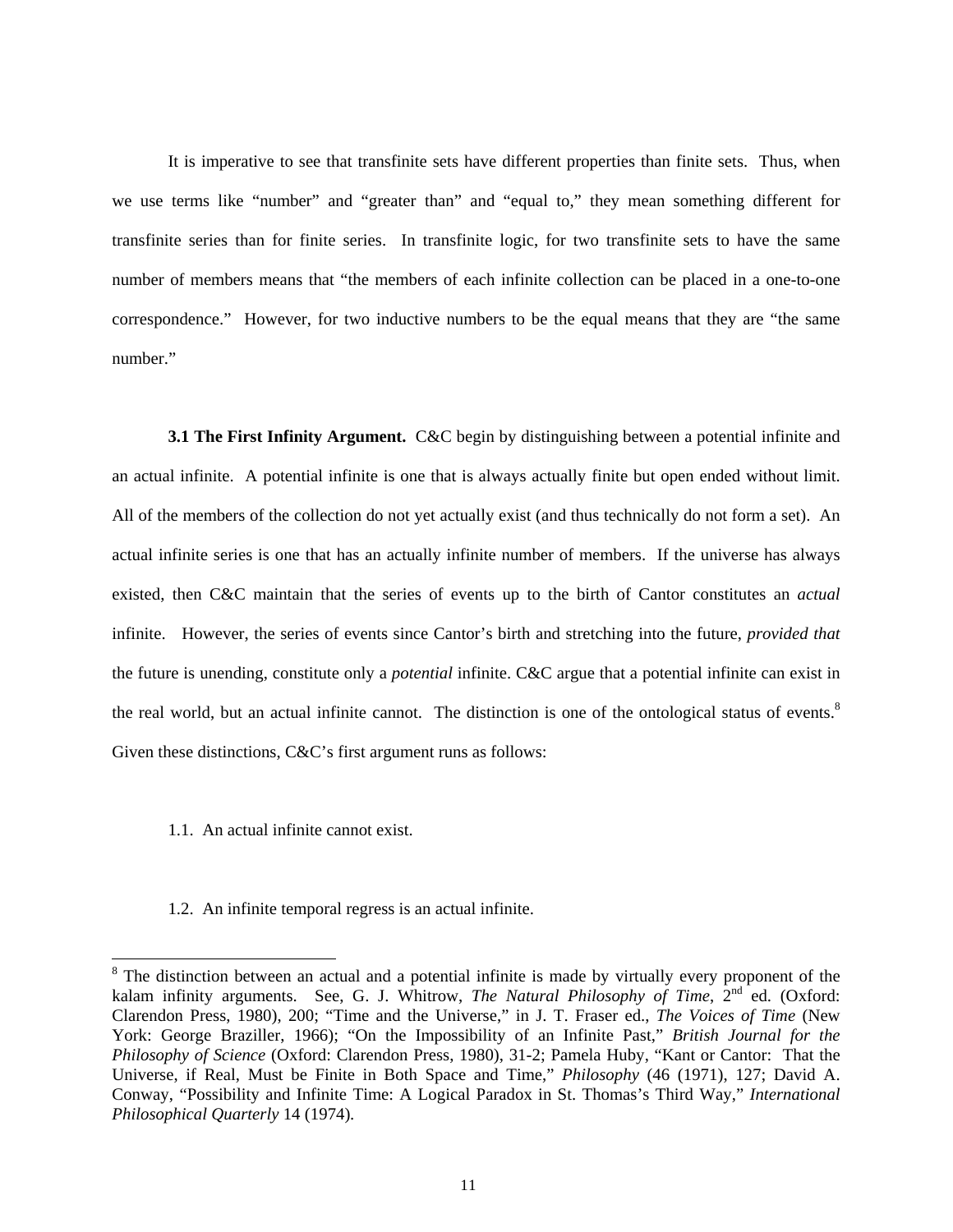#### 1.3. Therefore an infinite temporal regress of events cannot exist.

The first premise is obviously the important premise in the argument – although I want to begin by arguing that premise 1.2 is ambiguous and problematic. We may ask what it means for a series of past events to "be actual"? For it seems that the past is not still actual and an infinite series can be *actually infinite* only if all of its temporal moments are actual at once. Those who adopt an A-theory of time maintain that there is a genuine distinction between past, present and future and that the past and future are not actual, but only the present moment is actual. On the other hand, those who adopt a B-theory of time maintain that the past, present and future are equally real or actual. C&C seem to want to make an ontological distinction between a potentially infinite series and one that is an actually infinite series. The difference is that the events in an actually infinite series are ontologically real, they actually exist in the real world and are not merely mental or mathematical constructs – as C&C take numbers and mathematics to be. However, an infinite temporal regress is not the same as a beginningless series of events in time. An infinite temporal *regress* constitutes a "well-formed" infinite series. It has a beginning term, 0 (or -1 depending on how the set is set up), and then counts backwards  $\{0, -1, 2, -3, \ldots\}$ . An infinite temporal regress has the same mathematical properties as the set of real numbers beginning with 0 (or 1) and counting forward. However, because a beginningless series of events is a "not-wellformed series," it has different mathematical properties. Recall that the series of past events *ending* with {... -4, -3, -2, -1, 0} has different mathematical properties than the set *beginning* with {0, -1, -2, -3, -4 ...}.

Perhaps C&C would maintain that since the past has been real, it has actually existed in reality, it constitutes an *actual infinity* of events even as regress. However, this assertion is ambiguous. An "actual infinity" can mean: (a) an infinite set of events that are all actual at once, or (b) an infinite set of events some of which have been but are no longer actual. The infinite past does not constitute an infinity of *actual events.* In particular, the set of past events does not constitute a set of *actual events* because the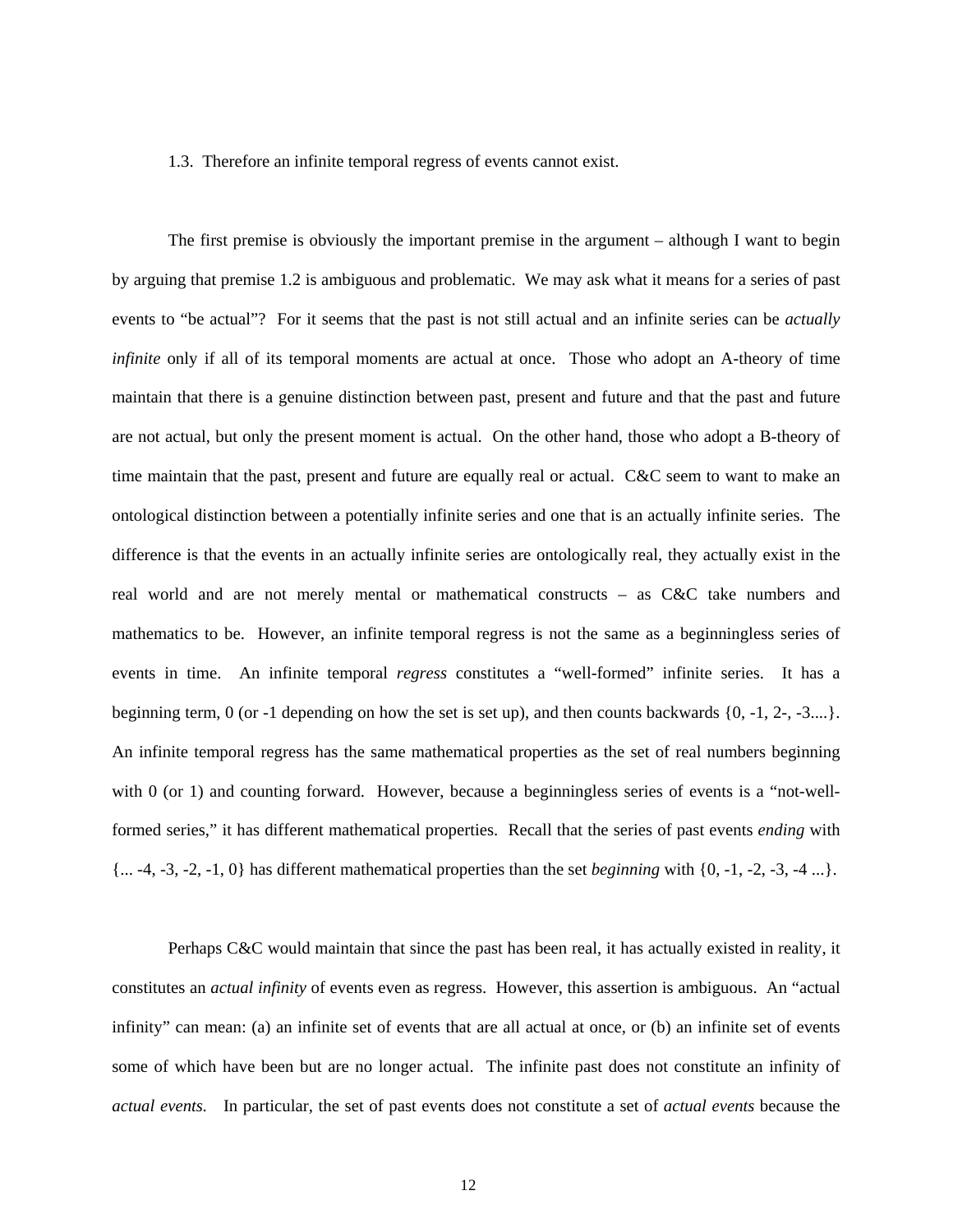past events are no longer actual (assuming an A-theory of time). This distinction becomes important when setting up stories that supposedly show that a beginningless reality is absurd. After all, if the universe (in the sense that it constitutes all that is) has always existed, then it constitutes a beginningless series but in actuality is not a regress of events.

Nevertheless, premise 1.2 is easily repaired by replacing it with one that accurately mirrors the conditions of a beginningless reality:

1.2\* A beginningless series of events in time is an actual infinite.

From 1.1 and 1.2\*, it follows that:

1.3\* Therefore, a beginningless past series of events in time cannot exist.

With this correction, we can assess the first argument. C&C attempt to show that premise 1.1 is true by a *reductio ad absurdum*. They suppose for the sake of argument that an actual infinite series exists and then proceed to attempt to derive absurdities from that assumption. In *NMC*, they use the example of Hilbert's Hotel, derived from the work of the mathematician David Hilbert. Suppose we have a Hotel with an infinite number of rooms and that "all" of the rooms are "full." Now suppose that a new guest arrives and asks for a room. Is there room? Of course, because remember that  $\aleph_0 + 1 = \aleph_0$ . C&C protest: "But remember, before he arrived, all of the rooms were full! Equally curious, according to the mathematicians, there are now no more persons in the hotel that there were before: the *number is just infinite*. But how can this be? The proprietor just added the new guest's name to the register and gave him the keys – how can there no be one more person in the hotel than before?"<sup>9</sup> Then C&C suggest that we subtract one guest, or move all of the occupants to only even numbered rooms and thus opening up an

<span id="page-12-0"></span> $^9$ NMC, 151.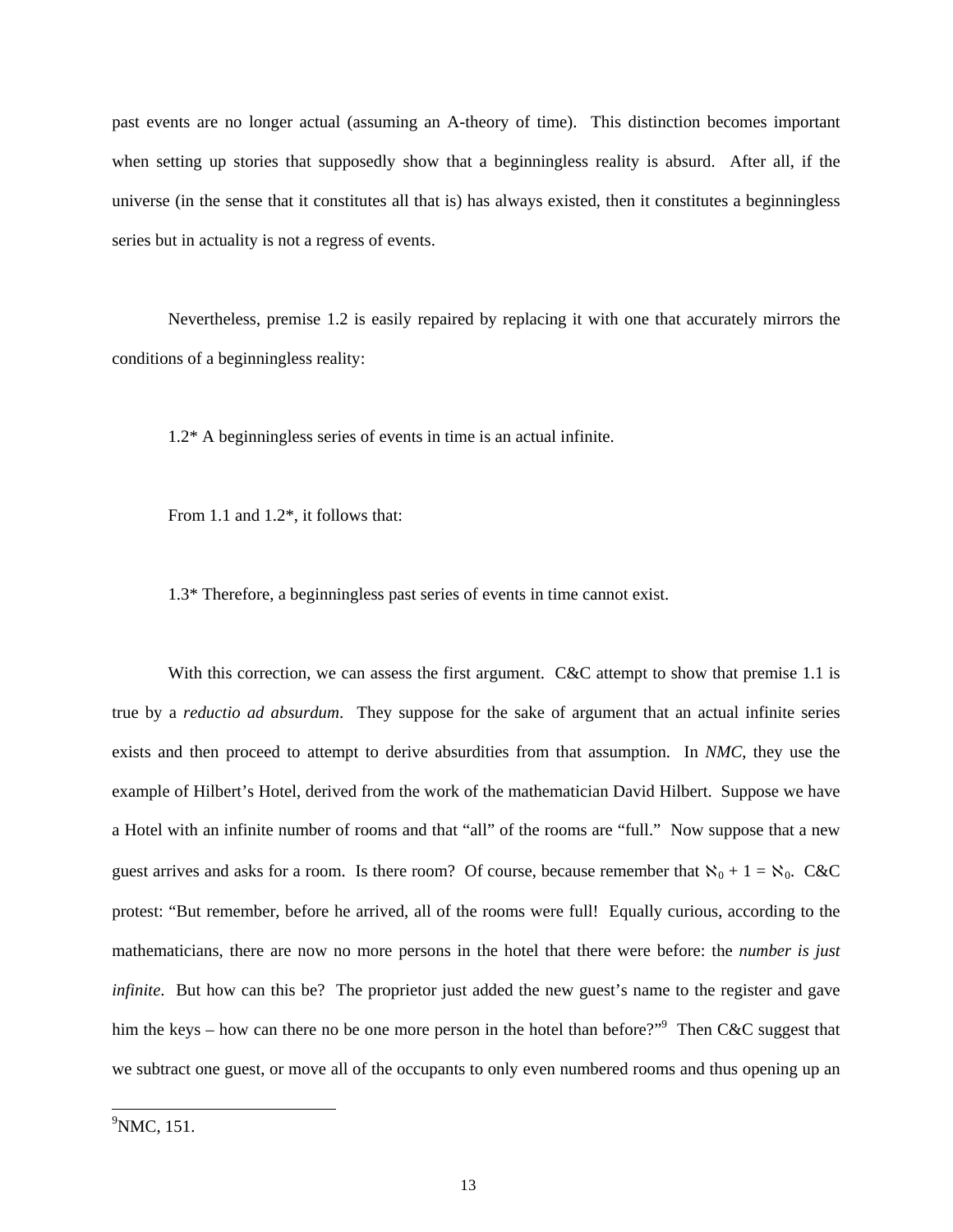infinite "number" of rooms for an infinite number of new guests in odd numbered room, or have the odd numbered guests move out and move the even numbered guests back again – and we always end up with the same "infinite" number of guests. C&C quip: "Can anyone believe that such a hotel could exist in reality?" C&C conclude that the existence of an actual infinite is absurd and therefore impossible. However, these absurdities are all in their own minds.

First, we may ask if the example of Hilbert's Hotel is really an analogy for the type of infinity involved in a beginningless past? The answer is that it is not. It does not mirror the infinite past. First, Hilbert's Hotel has a first room, a beginning term, that is followed by consecutive terms and therefore is a well-formed series. The infinite past is a *not-well-formed* infinite series. Second, the rooms in the Hotel all exist at once and are actual in the same moment. That is not true of the infinite past. Only the present moment is actual or ontologically real assuming an A-theory of time (which both C&C accept). Thus, the past events do not actually exist to be transposed and reordered as the story of Hilbert's Hotel requires. If Hilbert's Hotel were like the past, it would have only one room that has been occupied by an infinite number of guests in consecutive order. Further, the past cannot be jumbled around like the persons in Hilbert's Hotel for reasons quite unrelated to the problems of infinities – *the past is fixed and unchangeable once it occurs*. Year 351,067 B.C. cannot be exchanged for year 465,789 B.C. Thus, we cannot take away all of the odd years. We have the infinite series of past events just as they have occurred and in the very order they occurred and we cannot alter them in the way C&C suggest for Hilbert's Hotel to create a supposed absurdity.

For these reasons, the supposed "absurd" stories used by C&C to demonstrate that an actual infinite is absurd simply have no application to the type of infinite order involved in the past without a beginning. All of the supposedly absurd stories, like Hilbert's Hotel, or the Tristram Shandy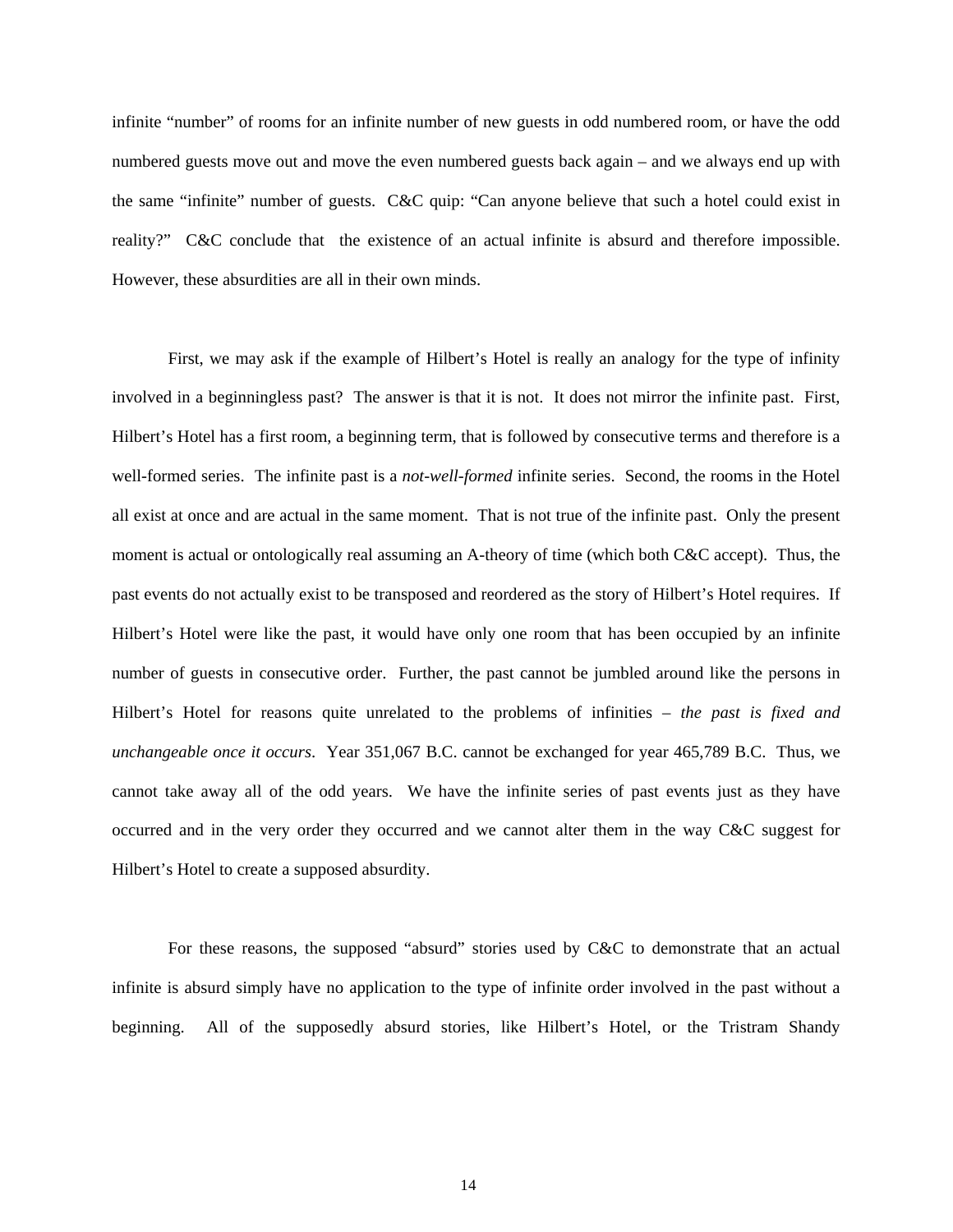autobiography,<sup>10</sup> all depend critically upon properties of the order that the infinite past does not possess. The past events are not like an infinite number of guests in an infinite number of existing rooms all of which actually exist in the same moment that can be shuffled around and transposed and still maintain the same order of infinite numbers.

Further, the supposed absurdity is contrived by C&C. Take the first supposed absurdity -- that the number of occupied rooms equals the number of rooms plus one for a new occupant and there are no "more" occupied rooms than before the new occupant arrived. Absurd? Not really. C&C illicitly use the concepts of "number" and "more" to trade on our intuitions about finite numbers and then apply them to transfinite numbers where such intuitions do not apply. It *is* absurd to suggest for a finite number that 99 rooms plus 1 more room equals the same number of rooms as before. However, in the context of infinite set logic, all infinite collections can be put into a one-to-one correspondence with proper subsets of themselves and so our ordinary expectations about the way finite numbers behave do not apply in this new context. To say that the "number" of rooms is "infinite" even after a new guests has checked in is to say only this and nothing more:

the occupied rooms before the new guest arrived can be put into a one-to-one correspondence with all counting numbers, and so can the number of occupied rooms after a new guest arrives and one more room is occupied.

Is it absurd to suggest that we can have a Hotel that is full and then move all of the occupants to even numbered rooms and leave an infinite number of odd numbered rooms for an infinite number of new guests? Hardly. Conceive of the Hotel as extending into infinity from a certain point in Denver, which is

<span id="page-14-0"></span><sup>10</sup> See the discussions of the Tristram Shandy paradox in Craig and Smith, *Theism, Atheism, and Big Bang Cosmology*, 33-35. A.R. Small notes that the Tristram Shandy story only gives us half of the supposed paradox. See, "Tristram Shandy's Last Page," *Bristish Journal for the Philosophy of Science* 37 (1986): 213-16. Smith responds to Craig *Id.*, 88-89. Wes Morriston also responds to Craig's Tristram Shandy argument in "Must the Past Have a Beginning?" *Philo* 2:1 (1999), 5-9.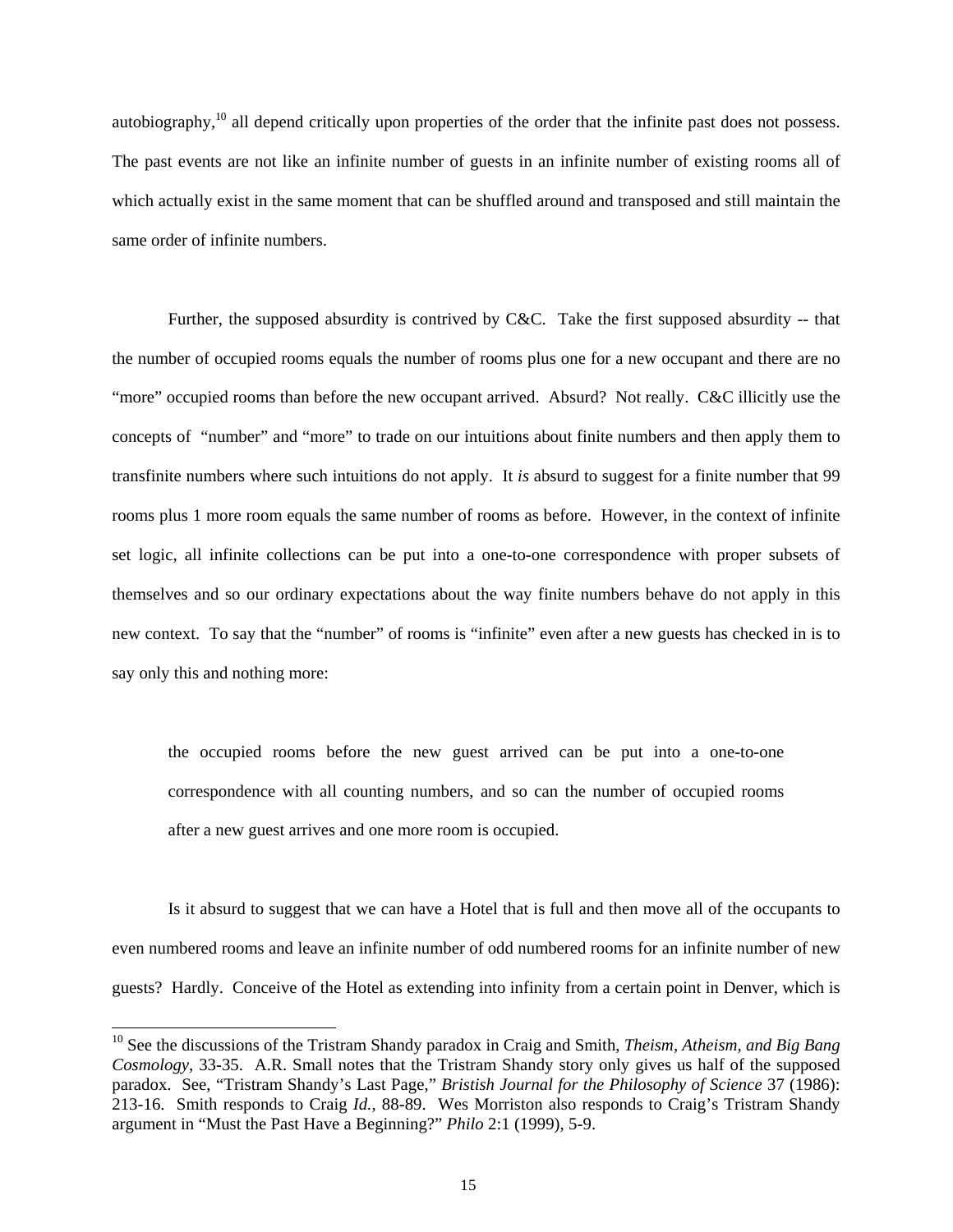the beginning of the rooms. There is a first *even* numbered room, a second even numbered room, a third even numbered room and so forth without limit. But there is also a first *odd* numbered room, and a second odd numbered room and so forth without limit. There is also an even numbered room that can be placed into a one-to-one correspondence with every counting number – and the same for all odd numbered rooms. But that just is what it means to say the number of even numbered rooms equals the number of odd and even numbered rooms together. Perhaps a better word than "number" could be used, for we can say instead that the number of even numbered rooms alone *corresponds* to the number of even and odd number rooms taken together. Once we clear up the equivocal use of the word "number," the supposed absurdity evaporates. C&C suggest that it is absurd that the "number" of occupied even and odd numbered rooms can correspond to just the odd numbered rooms: but that is the way that transfinite numbers work. In fact, once we state that even numbered rooms can be put into one-to-one correspondence with even and odd numbered rooms taken together, the assertion becomes quite ordinary and mundane. Indeed, one could not reject such a statement without simply objecting to Cantor's theory of transfinite mathematics altogether.

Yet there is a remaining feature that may make us feel uncomfortable. If there are "more" rooms than there are just even numbered rooms, then the even numbered rooms are a proper subset of the set of all rooms. Not every room in the Hotel is an even numbered room. However, it is simply an error to assert that there are "more" rooms than even numbered rooms because transfinite numbers follow different rules than finite numbers. Unless Cantor is simply mistaken, the number of rooms is not "more than" the number of even numbered rooms for infinite sets. C&C claim that they have no objection to the abstract mathematical notions of an infinite series of numbers; they only object that such things cannot exist in reality. But the objection made by C&C is valid only if the theory of abstract transfinite numbers is wrong as well. When we subtract all odd numbers from all counting numbers, we have a set that has the same number of terms. Why is this not absurd when applied to abstract numbers of rooms but somehow becomes absurd and unthinkable when applied to real rooms? C&C's objections are really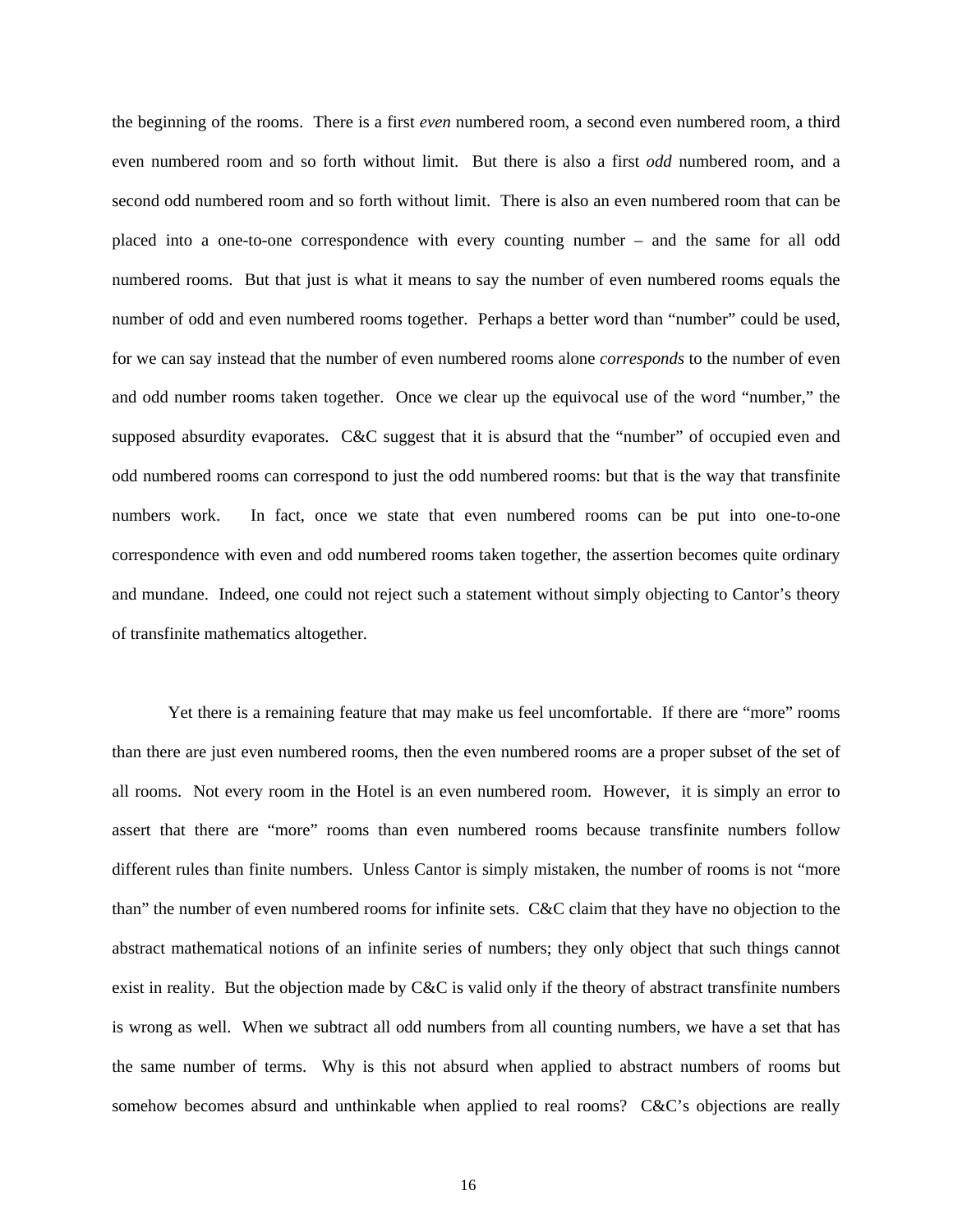objections to the very notion of infinite numbers and not merely to whether such numbers can be mirrored in reality.

In effect, C&C are suggesting that an actual infinite is impossible because we can derive a violation of the following principle:  $R_1 = A$  set has more members than any of its proper subsets. They argue that a Hotel that has an infinite number of rooms that are all full and then has room to add an infinite number of guests is impossible. The reason it seems impossible is that for finite numbers a set has "more members" than any of its proper subsets. But what does it mean to claim that actually infinite sets have a "number" of members? An actually infinite set does not have an inductive number, or a natural number, or a real number of members. Thus, it is simply mistaken to assert that the Hotel has a "greater inductive number," or a "greater natural number" or a "greater real number" of occupants. Actual infinities have a *transfinite number* of members, and transfinite numbers do not obey  $R_1$  – for  $R_1$  is a rule that applies only to finite numbers. Rather, transfinite numbers obey:  $R_2 = An$  infinite set does not have more members than any of its proper subsets. Thus, it is not true that actually infinite sets have a greater *transfinite* number than all of their proper subsets.

Now C&C may claim that it is simply impossible for "a set Z to have every member that another set Y has, and also has some 'more' members that the set Y doesn't have, and yet set Z does not have 'more members' than set Y." Yet this assertion is true for transfinite numbers but not for finite numbers. There is a sense in which set Z has "more" members than set Y, but it is a sense which applies only to finite numbers and does not affect the fact that both Z and Y are infinite sets. When we say that an infinite set that has every member that another set has and some "more" members in addition, "more" means only that "set Z has all of the members of Y and some members that Y doesn't have and both are infinite sets." The fact that set Z has all of the members of set Y and also some members that Y doesn't have does not preclude the members of set Y and of set Z from being placed into a one-to-one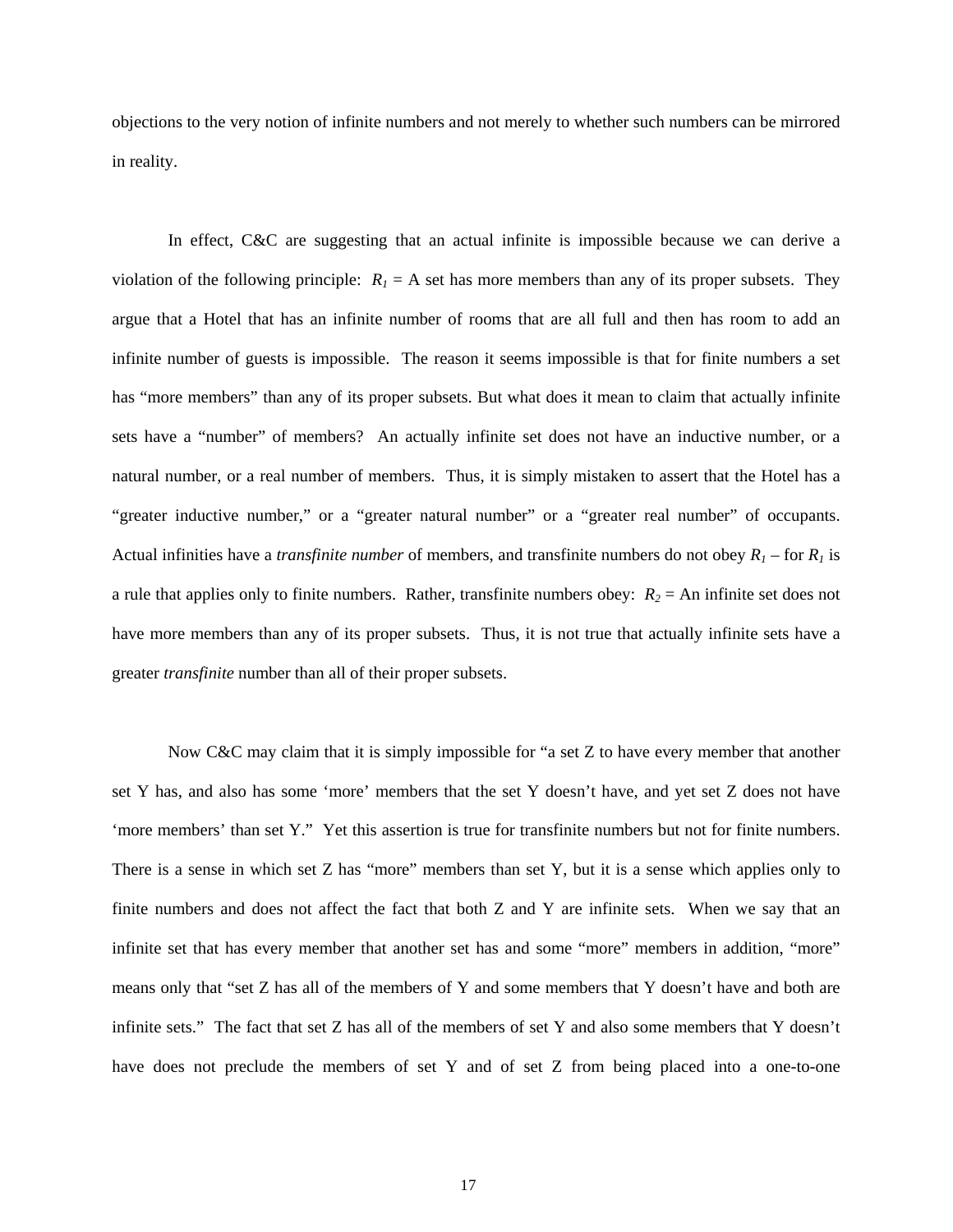correspondence if Y and Z each has an infinite number of members. When infinite sets are compared, the word "more" does not mean the same thing that it does when finite sets are compared.<sup>[11](#page-17-0)</sup>

Thus, this first argument commits the fallacy of equivocation in the sense that it imputes the properties of individual members of a finite set to infinite sets as a whole. Finite sets obey Rule *R1*. However, it is a mistake to impute this same rule to the properties of infinite sets. Sets do not necessarily obey the same rules that apply to individual members of sets.

**3.2 The Second Infinity Argument.** C&C offer a second infinity argument which is even weaker than the first:

2.1 The temporal series of events is a collection formed by successive addition.

2.2 A collection formed by successive addition cannot be an actual infinite.

2.3 Therefore, the temporal series of events cannot be an actual infinite.

l

Premise 2.1 is not true of all temporal series and certainly is not true of a beginningless past series that terminates in the present. An actual past infinite collection is not "formed by successive addition," as if we could add a finite number of terms together and somehow they sum to an infinite number. Rather, for any term added to the past at any given point in the past, the past is *already* an infinite collection at that past time and therefore is not *formed as an infinite* collection by such addition. Indeed, C&C have

<span id="page-17-0"></span><sup>&</sup>lt;sup>11</sup> Wes Morriston, John Taylor and Paul Draper have also noted that Craig surreptitiously imputes the properties applying to finite numbers to transfinite numbers. See, Wes Morriston, "Must the Past Have a Beginning?" *Philo* 1:2 (1999), 5-19 and "Craig on the Actual Infinite," *Religious Studies*, forthcoming; John Taylor, "Kalam: A Swift Argument From Origins to First Cause?" *Religious Studies* 33 (1997), 167-79; and Paul Draper, "A Critique of the Kalam Cosmological Argument," in Louis Pojman, ed., *Philosophy of Religion* 3<sup>rd</sup> ed. (Belmont CA: Wadsworth, 1997), 42-47.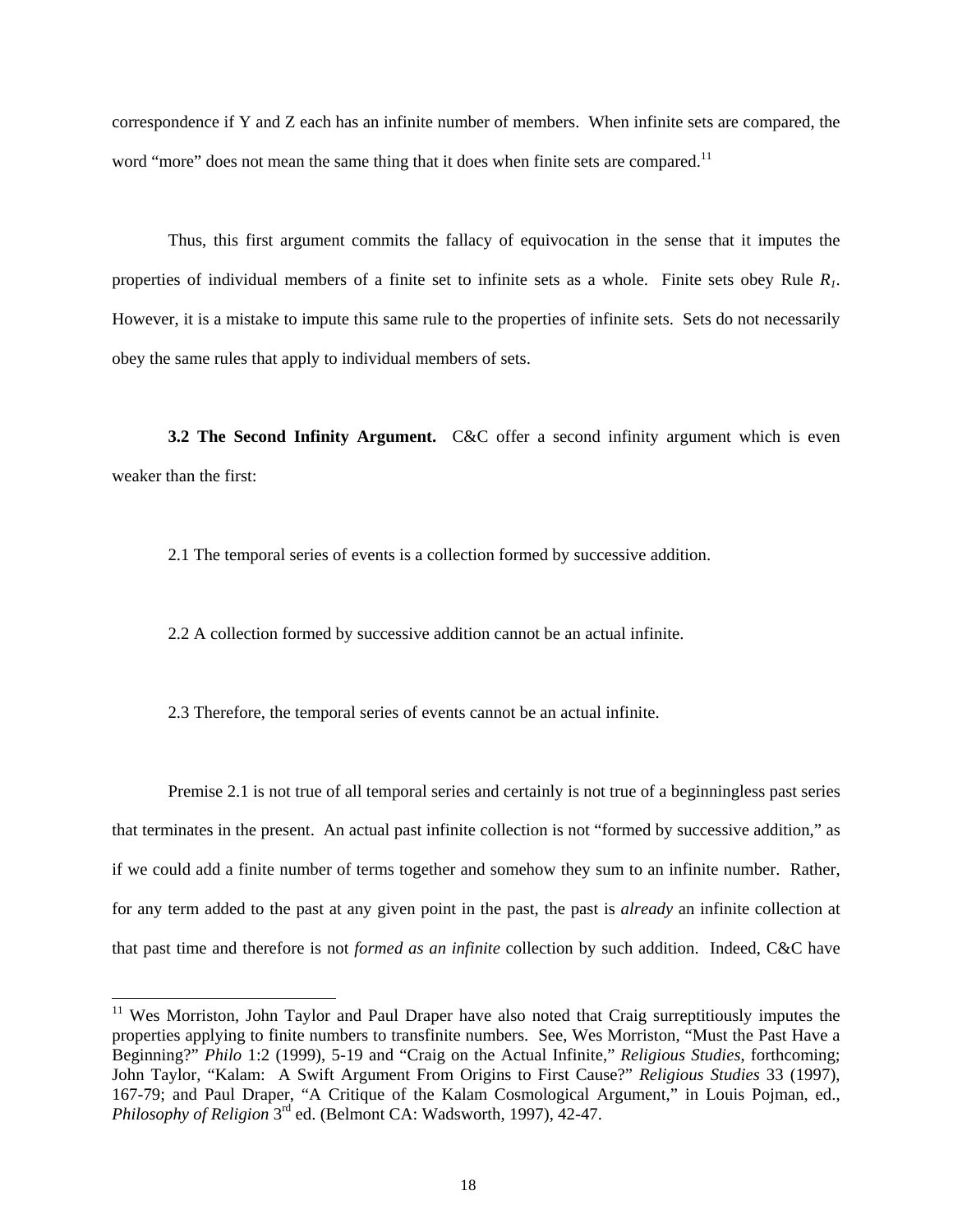assumed in premise 2.1 that the "temporal series" of past events has the same properties as a potential infinity rather than an actual infinity, for they assume that an infinity is open ended and completed by adding to it rather than being a completed infinity without a beginning term. One cannot form a collection by adding to it if the collection already exists *before* the addition. The infinite past already exists as an infinite temporal series before the addition of any term and therefore cannot be formed as an infinite temporal series by addition. I accept that one cannot *by beginning with any one member* of an infinite set complete an infinite set by successively adding new members to the set. But what follows from this is only that a set *that has a first member*, that is one that could be a "well-formed set ," cannot be completed as an actual infinite by successive addition. However, premise 2.1 is not true for "not-wellformed" sets that have no first member. The view that the past consists of an infinite series without beginning does not imply that it can become or "be formed as" an infinite collection by successive addition.

Indeed, C&C quote Bertrand Russell: "classes which are infinite are given all at once by the defining properties of their members, so there is no question of 'completion' or of 'successive synthesis."<sup>12</sup> They take this to support premise 2.2. However, they miss the entire point of Russell's statement. Russell is saying that it is a mistake to assert that infinities of any sort are created or completed by successive addition, which is precisely what premise 2.1 implies. Premise 2.1 is false because it mis-characterizes the properties of an actual past infinite. The past is not "formed" as infinite by adding new days or years to it – it is already infinite at any given moment a new day or year is added! While there is never enough time to add up finite numbers to an infinite in a finite amount of time, the number of times is always already infinite if there is no beginning term – and thus the events constitute members of an actually infinite series but there is no time at which the temporal series of events *became* or was *formed* as an infinite collection. There is no sense in which an infinite is "formed" or "completed" by addition just as Russell says. We cannot form an infinite set by adding 1 or 1,000,000 to it unless the

<span id="page-18-0"></span> $^{12}$ NMC, 156-57.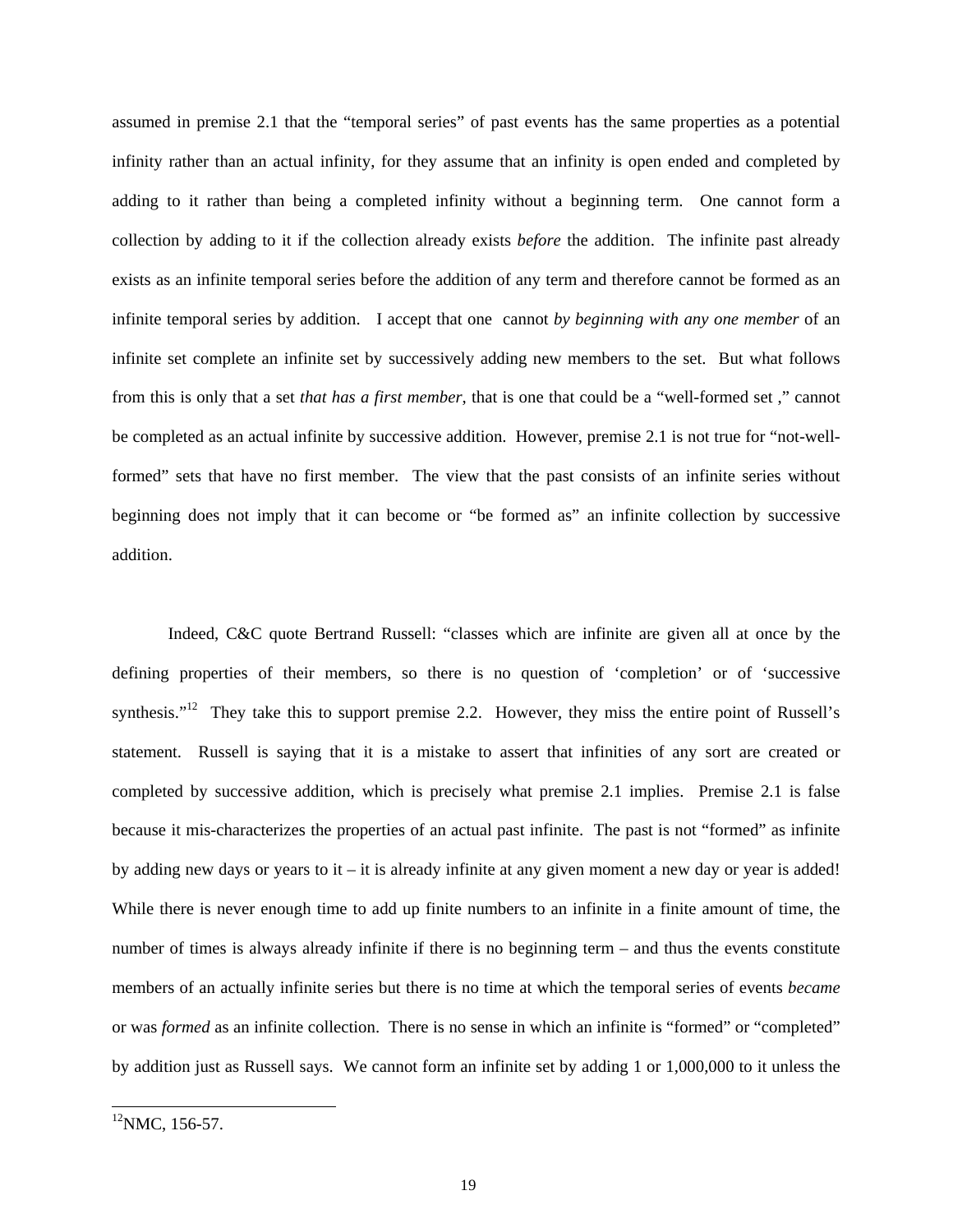set to which the new number is added is already infinite. Thus, premise 2.1 is false and the argument fails.

However, C&C may claim that the fact that an infinite series cannot be formed by successive addition merely shows that it cannot be a temporal series that can be added to by temporal succession, for temporality is essentially defined by the fact that an event is preceded and followed by another. Why should we accept that an infinite temporal series must be formed by successive addition? Craig claims that it is the very nature of all temporal series that they must be "formed" by successive addition:

The only way a collection to which members are being successively added could be actually infinite would be for it to have an infinite 'core' to which additions are made. But then it would not be a collection *formed* by successive addition, for there would always exist a surd infinite, itself not formed successively but simply given, to which a finite number of successive additions have been made. But clearly the temporal series of events cannot be so characterized, *for it is by its very nature successively formed throughout*. Thus, prior to any arbitrarily designated point in the temporal series, one has a collection of past events up to that point which is successively formed and completed and cannot, therefore, be infinite.<sup>13</sup>

Yet this sheer assertion is no response at all. First, note that the proponent of the infinite past accepts the first three statements made by Craig. As Craig admits, an infinite collection can be added to by successive addition if it has a core that has always existed as an eternal past. Second, the collection is not formed as an infinite by successive addition, but exists as an infinite past without some prior explanation for some first event. Further, a temporal series is such that it has events, and for each event

<span id="page-19-0"></span><sup>13</sup> William Lane Craig and Quentin Smith, *Theism, Atheism, and Big Bang Cosmology* (Oxford: Clarendon Press, 1993), 34.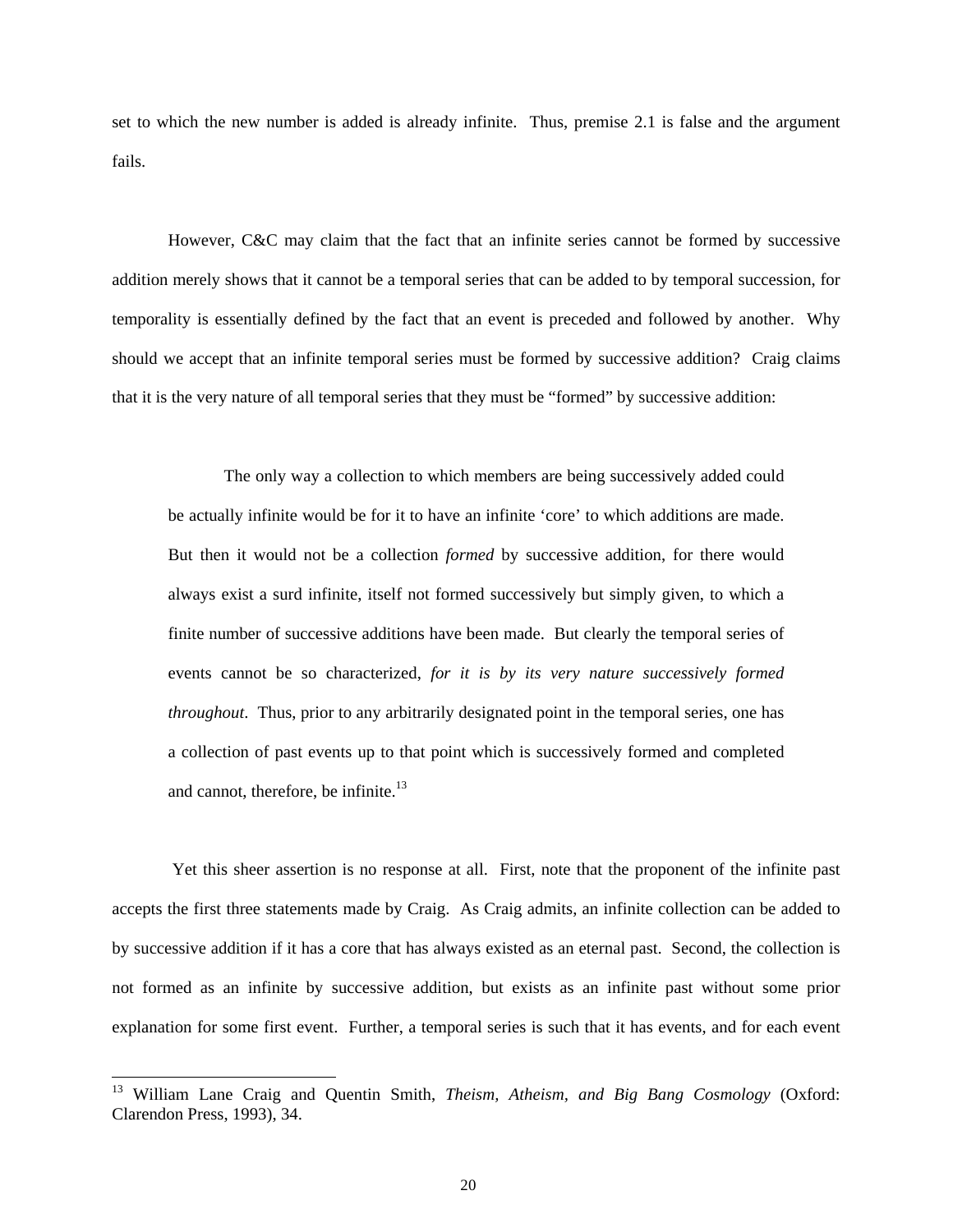there are events prior to and also events subsequent to the event. So far, so good. Yet Craig argues that this cannot be because "it is in the nature of" an infinite past that it must be *formed as a series of events* by successive addition if it is a temporal collection. But he merely asserts this without any further proof or argument. In fact, as Bertrand Russell stated, this last assertion is false. It is in the very nature of the infinite past that it is always already infinite at any point it is added to. Thus, it is the very nature of the infinite past that it is not formed as an infinite temporal collection by successive addition. Moreover, it won't do to observe that this view commits a person to the view that the eternal past has just always existed as an infinite, for that is just what the proponent of the eternal past claims. Craig cannot claim that such a view is absurd because an infinite cannot be added to, for he admits that there is one type of infinite that can be added to, and it just happens to be the very type of infinite claimed by the proponent of an eternal past. Finally, the claim that the entire temporal series itself must be formed as an infinite series by successive addition if individual members can be added to the series commits the fallacy of composition. It does not follow from the fact that individual members of a series have the property of "being formed as part of an infinite series by being added to the series" that the series itself has the property of being formed as an infinite collection by successive addition.

 Now it *is* in the nature of a temporal series that it can be added to one member at a time, but it does not follow that an infinite temporal series is *formed as an infinite series* by such addition. Thus, premise 2.1 is ambiguous with respect to infinite series. It could mean:

2.1\* An infinite temporal series of events is formed *as an infinite temporal series* by successive addition.

On the other hand, it may be construed: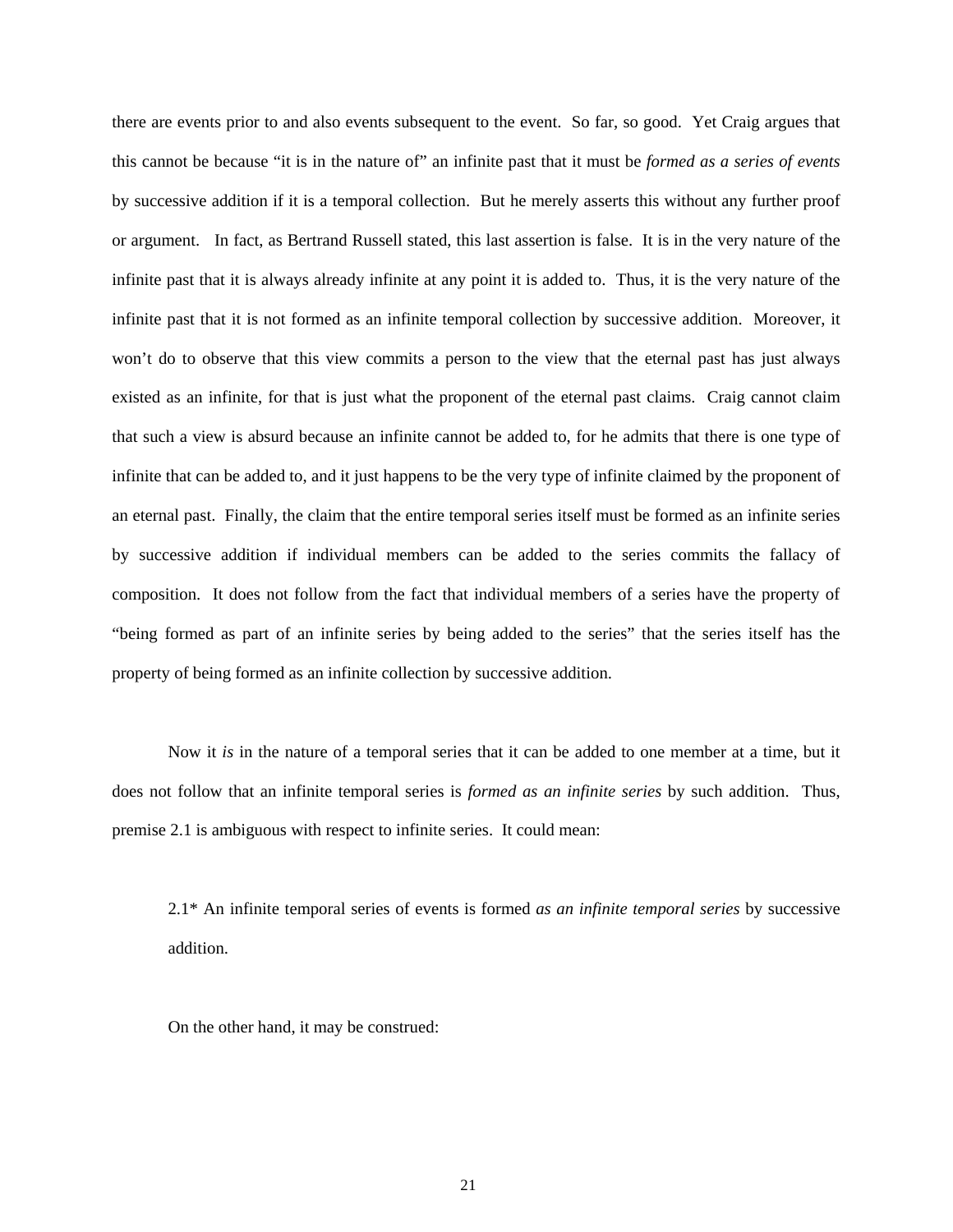2.1\*\* An infinite temporal series of events has been formed and is such that it can be added to by successive addition.

Premise  $2.1^*$  is false, while premise  $2.1^{**}$  may be true depending on the meaning of "has been formed." Now it is clear that if "has been formed" means anything like: (i) "has been created at some first time," then it must be false because no one, not even God, can create a beginningless infinite temporal series of events having a first event. However, if "has been formed" means: (ii) "exists" or "has been created by God by forming events in each temporal moment of a past without beginning," then premise 2.1\*\* is possibly true. It is indeed possible to add to a temporal series that has a transfinite number of members, but it is not possible to "form the series" *as an infinite series* by addition. However, if premise  $2.1^{**}$  in sense (ii) is true, then premise 2.2 is necessarily false with respect to the transfinite order type  $\omega$  $+ n$ , where *n* is any finite number. That is, if the infinite temporal series of events is in fact formed as an actual infinite *in the sense that God has created it by forming events in each successive temporal moment of an eternal past*, then there is a series that is an actual infinite that is constituted as a temporal series by successive addition. This series is temporal in the sense that each moment is preceded by a prior moment and followed by a successive moment, but it is not infinite in virtue of the fact that each moment is succeeded by another; rather, it is infinite in virtue of the fact that there is no beginning to the series of succession.

Premise 2.2 also confuses the properties of a potential infinite with an actual infinite. C&C argue:

In order for us to have 'arrived' at today, existence has, so to speak, traversed an infinite number of prior events. But before the present event could arrive, the event immediately prior to it would have to arrive; and before that event could arrive, the event immediately prior to it would have to arrive; and so on *ad infinitum*. No event could ever arrive, since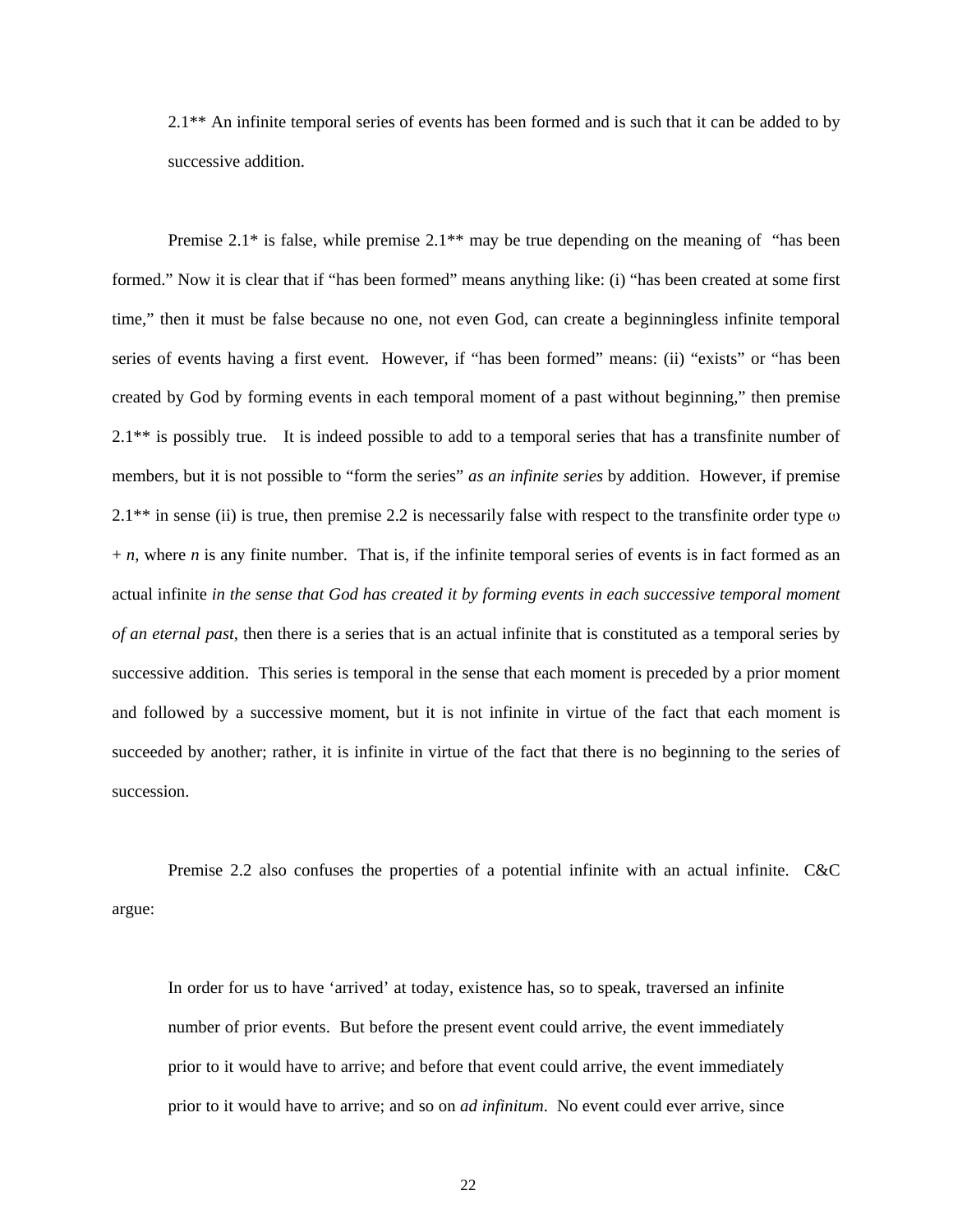before it could elapse there will always be one more event that had to have happened first. Thus, if the series of past events were beginningless, the present event could not have arrived, which is absurd!<sup>[14](#page-22-0)</sup>

Indeed, the scenario painted by C&C is absurd because it does not accurately characterize the nature of the infinite past and its relation to the present. Just what does it mean to "traverse" an infinite time or to "arrive" at the present? If "traverse" means to "pass through" or "complete" a temporal series beginning with an event and ending with an event – as I believe the term implies – then the infinite past cannot be traversed in this sense.<sup>15</sup> However, the argument then would not apply to the infinite past since the infinite past has no beginning term. In fact, this seems to be the meaning of "traverse" implied in C&C's argument. Note first that C&C treat the past once again as a well-ordered infinity that has a first member – the first member of this set is the present event and we begin this set by counting backwards into an infinite past. We begin the thought experiment proposed by C&C by thinking of the present event, and then regress to the event before, and then the event before that *ad infinitum*. Since we begin with the present event, the infinity is merely potential and is in fact never completed. In fact, it is no infinity at all but merely an open-ended finite series. Since no matter how long we count we cannot complete the infinite past, C&C conclude that the past cannot be infinite. But counting backward again treats the actual past without beginning as a set that has a beginning term, i.e., the present event. There is a way, and perhaps only one way, to create an actual infinite by counting or marking each successive moment, and that is to have been counting in each moment of existence of the eternal past as it occurred. Thus, the argument is a *non sequitur*, for it does not follow from the fact that past is infinite that it cannot

<span id="page-22-0"></span> $14$  NMC, 156.

<span id="page-22-1"></span><sup>15</sup> Nicholas Everett faults the kalam argument based upon *traversing*, *counting*, *moving across* and *completing a task* because it presupposes an "empirical interpretation of 'pairing' and 'correlating' [that] is out of place when we are considering infinite sets." See Nicholas Everett, "Interpretations of God's Eternity," *Religious Studies* 34 (1998), 29. Richard Sorabji also criticizes the "traversal argument" on several grounds. See, *Time, Creation and the Continuum* (Ithaca: Cornell University Press, 1983), 219- 24.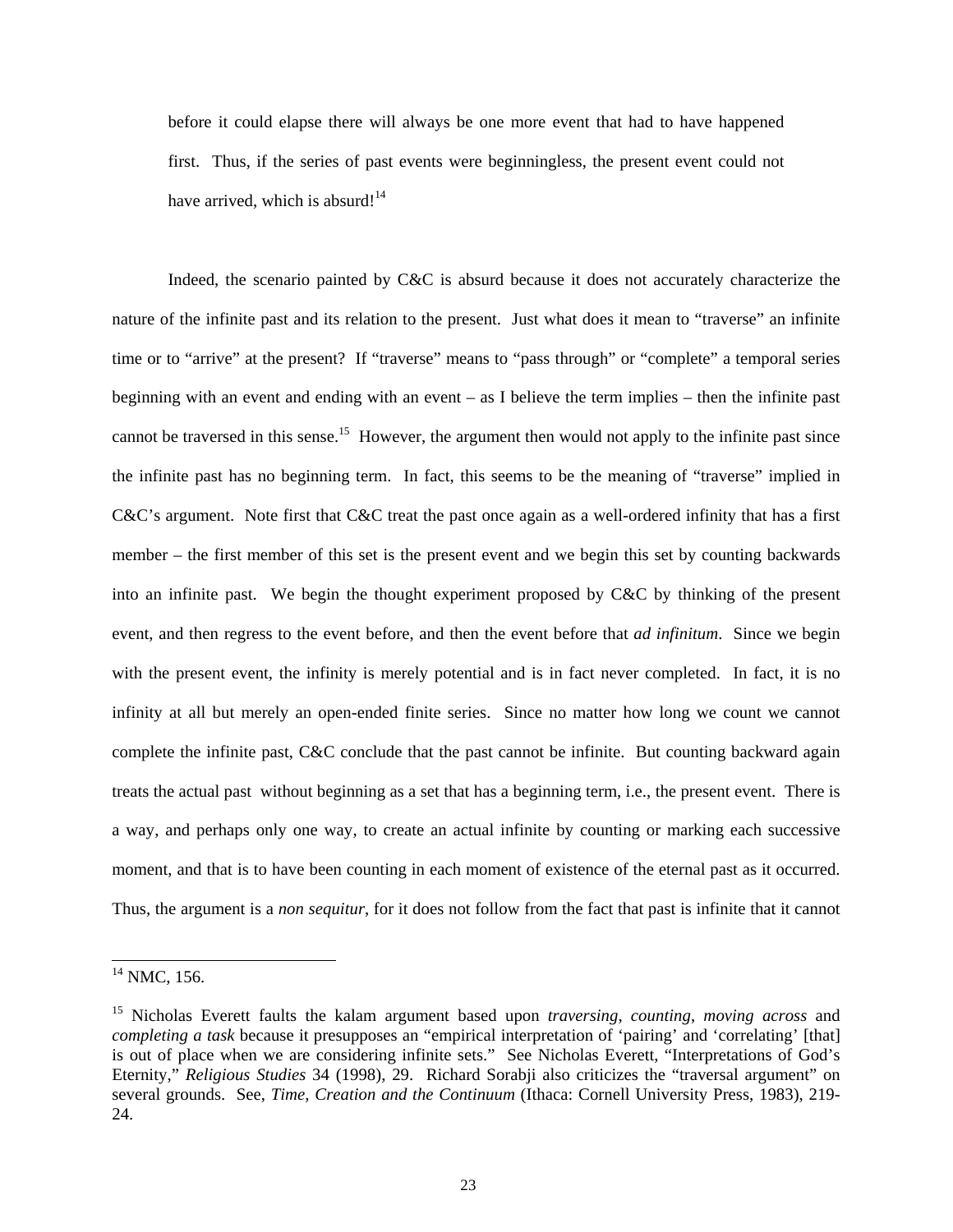"reach" the present, for there has been an infinite time in which to do it! Nor does it follow that no event could ever arrive because there will always be one more event which "had to happen first." All that follows is that there is in fact an event that preceded the present event, and an event before that and so on.

In another article, Craig protests that his "traversal" argument does not implicitly presuppose a beginning term. He says:

It is not obvious to me that to say a beginningless infinite series cannot be traversed means that it has no first member. The best I can make [of this] claim is that the notion of traversal entails a beginning point, so that a series with no beginning point cannot be traversed. But such a construal of traversal seems clearly wrong. A man who just finished counting all of the negative numbers, for example, has 'traversed' a beginningless, infinite series. To traverse a series means just to cross it or pass through it one member at a time. Hence, I am quite at a loss to understand how the Kalam Cosmological Argument begs the question by assuming implicitly that the past has a beginning point. $16$ 

But this protest of surprise isn't really a response at all. C&C implicitly assume that the series of past events has a starting point by asking us to imagine the past as a series that begins with the present event as the first term of a regress and counting backwards. They give us a well-formed infinite series when they must give us an example of a not-well-formed series that has no beginning term and terminates in the present. Moreover, the very activity of counting assumes that a count has been started by a *beginning* number. However, lets take C&C at Craig's word that to traverse means to "cross" or "pass through" a series one member at a time. If that is all that traverse means, then there is no reason why an

<span id="page-23-0"></span><sup>&</sup>lt;sup>16</sup> William Lane Craig, "Grahm Oppy on the Kalam Cosmological Argument," internet address http://campus.leaderu.com/offices/billcraig/docs/oppy.html ,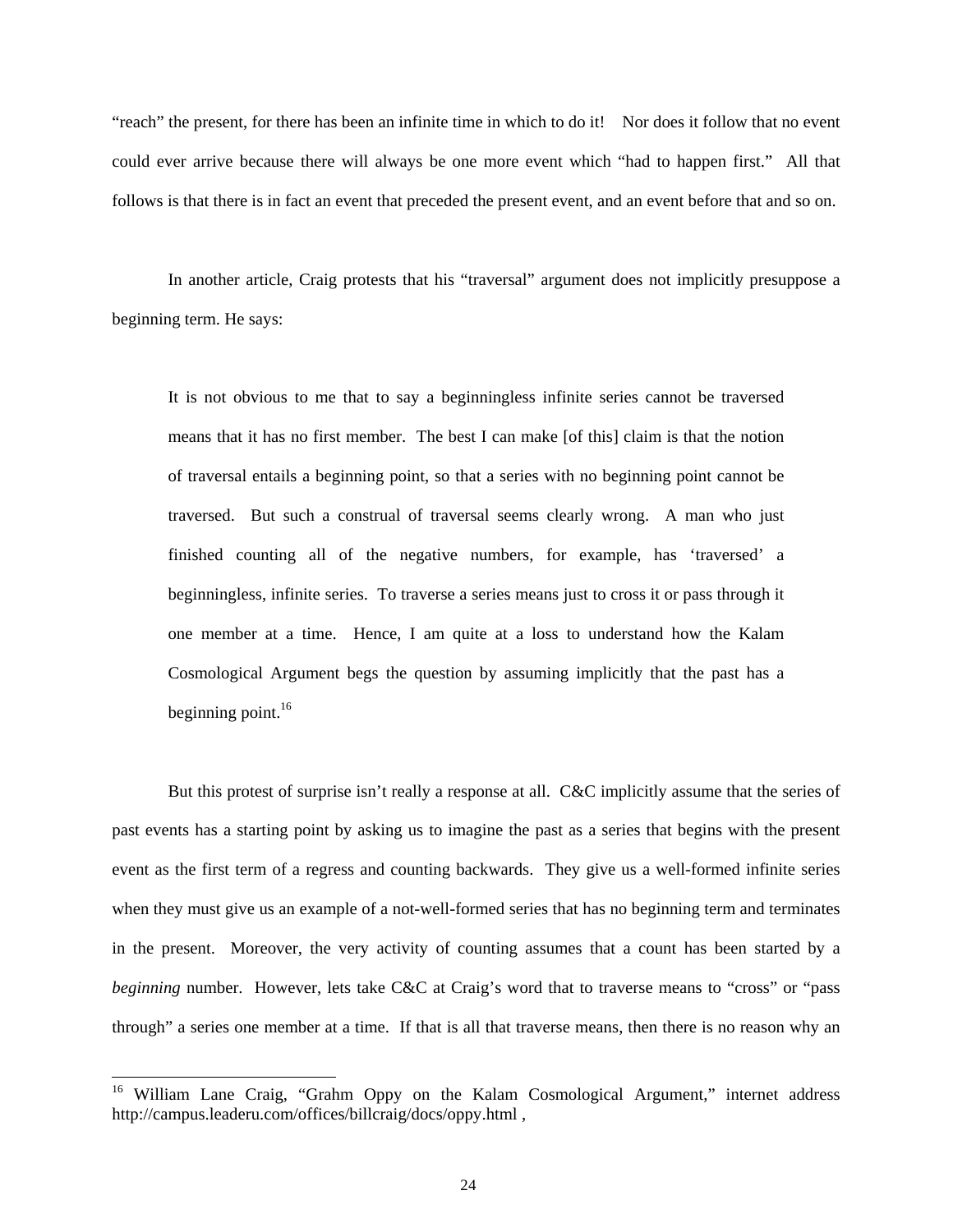infinite series cannot be formed by successive addition *in this sense*, for all it means is that an infinite time has been "crossed" or "passed through" in an infinite number of days or years each of which has been passed through one member at a time. There is nothing absurd or impossible about that.

C&C suggest that the infinite past is like the task of having "completed a count-down of the negative number's, ending at zero, a task which seems impossible." And why is it impossible? If one has existed in every moment of the infinite past, he could have counted a number for each past moment because there is a one-to-one correspondence between the past times and the past numbers counted. That of course is not impossible. Yet C&C counter: "But that only pushes the problem back a notch: how could an infinite series of moments elapse sequentially? If the past is actually infinite, then why did one not finish his count-down of the negative numbers yesterday or the day before, since by then an infinite series of moments had elapsed? No matter how far along the series of past moments one regresses, one would have already completed his count-down."<sup>17</sup> But there really is no problem at all. Our (finite) experience of counting includes the necessity that we begin counting with some number. But that is not the case if we set up the thought experiment correctly. There is a confusion in the example suggested by C&C which is important to note. First, they suggest that the count-down *ends with zero*. Yet they say that the counter is "regressing" as he counts a "count-down" which suggests that the counter has begun at zero and is "counting down" the negative numbers backwards. But if we follow the example suggested by C&C in a way that actually reflects the infinite past, then there is no beginning to the counting. Yet if there is no beginning to the counting done by the counter, and in each new moment the counter counts a new number, it follows that the counter could have counted all of the negative numbers ending with zero. For there would then be a one-to-one correspondence between the infinite number of times in the past and each act of counting. Say that in fact I had been counting for all eternity, what follows is that I would have finished counting an infinite number of terms yesterday, and when I counted one more today I would

<span id="page-24-0"></span> $17$  NMC, 157.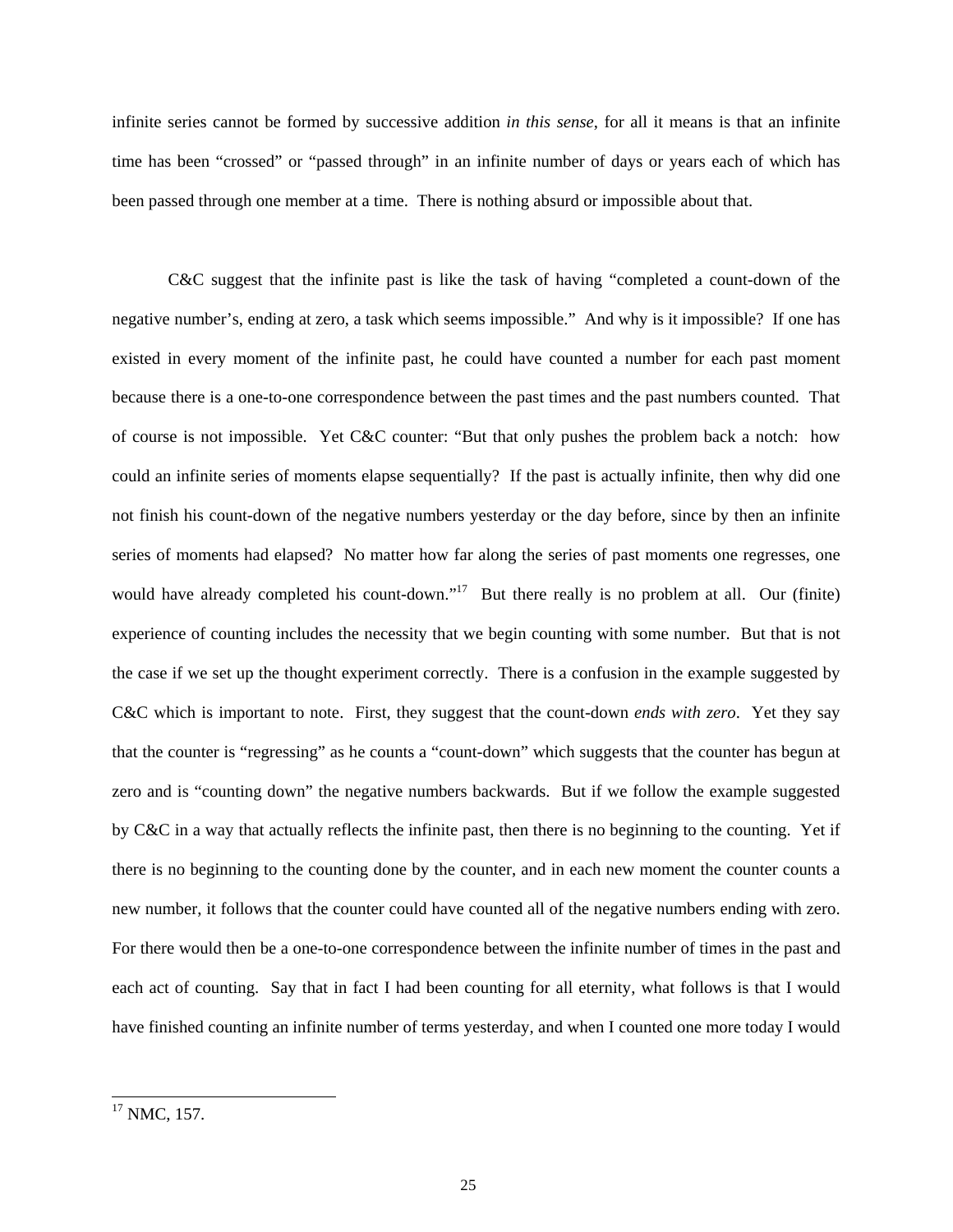have finished counting an infinite number of terms again today. As Wes Morriston argued in response to a similar argument by Craig:

It is true that yesterday the infinite counter would have counted *infinitely many* numbers. Indeed, it is true that on any day during his count he would have counted infinitely many numbers. But it does not follow that on any day prior to today he has *finished* his count. Why? Because he was counting down to *zero*, and on no day prior to today had he reached zero. Yesterday, he had only reached -1, the day before he had reached -2, and so on. So there is no reason to conclude that the man has 'always already' finished the countdown to zero.[18](#page-25-0)

Yet as usual Craig has a response which suggests that clearing up the confusion in the argument really just makes matters worse for the proponent of an infinite past:

If we were to ask why the counter would not finish next year or in a hundred years, the objector would respond that prior to the present year an infinite number of years will have already elapsed, so that by the Principle of Correspondence, all the numbers should have been counted by now. But this reasoning backfires on the objector: for, as we have seen, on this account the counter should at any point in the past have already finished counting all the numbers, since a one-to-one correspondence exists between the years of the past and the negative numbers. $19$ 

<span id="page-25-0"></span><sup>18</sup> Wes Morriston, "Must the Past Have a Beginning?" *Philo* 1:2 (1999), 5-19.

<span id="page-25-1"></span><sup>19</sup> William Lane Craig, "The Existence of God and the Beginning of the Universe," *Truth: A Journal of Modern Thought* 3 (1991),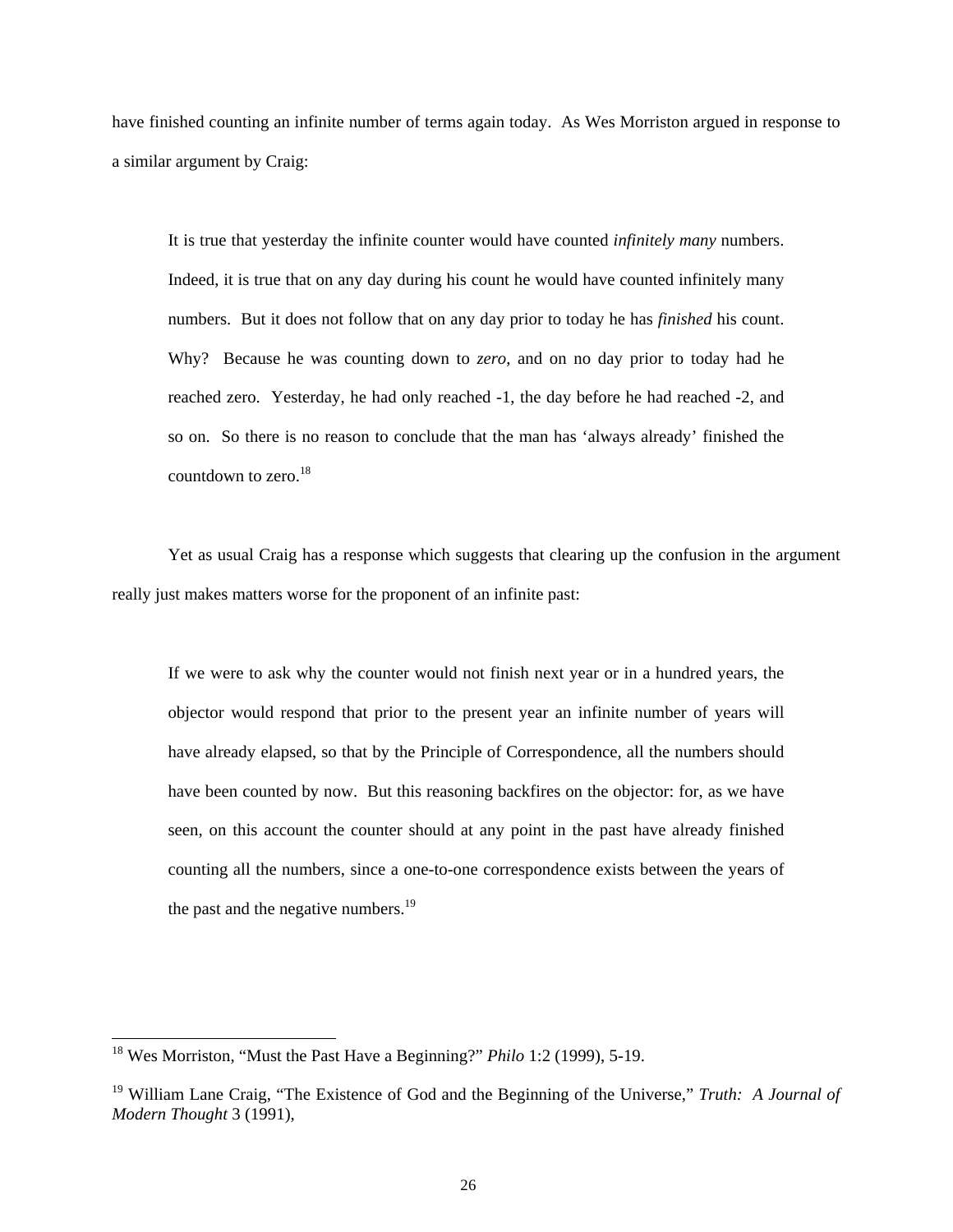Yet Craig makes a modal error here. Craig (and C&C in their article in NMC) asserts that the infinite counter necessarily must have finished counting "all" of the negative numbers prior to today. The fact is that a person counting for an infinite number of years *could have* reached zero yesterday, but it is not necessarily the case. Remember, the concept of "number" is equivocal when speaking of infinite numbers. The counter could also have reached -10 or -1,528 yesterday, or any other finite number. The infinite set of negative numbers consisting of  $\{n \dots -13, -12, -11\}$ , where there is no beginning term and ends in -11, or the set with no beginning term and ends in -1,528, or any other finite number for that matter, can also be put into a one-to-one correspondence with all past years because the number of terms in each of these sets is infinite. Thus, it is simply false that the counter must have finished counting all of the negative numbers prior to today. C&C confuse "all negative numbers" with "infinitely many negative numbers." The two sets are not necessarily the same. Yet Craig's argument works only if, necessarily, the counter must have counted all negative numbers by today. The argument is simply modally confused.

C&C are equally mistaken that an actual infinite past cannot be added to. Let's say that the counter finished counting yesterday with -11. Well, today he could count -10 and he will have added one term to the actual infinite. So an actual infinite can be added to. What about when he reaches 0, won't he have used all of the negative numbers? No matter, let him begin counting with 1 the next day and 2 the day after and so forth. Because all of the negative numbers can be put into a one-to-one correspondence with all negative and positive numbers together, continuing with positive numbers is continuing to count with the same order of infinity having cardinal number  $\aleph_0$  and the order type  $\omega_0$ .

But doesn't that leave some number in the infinite set unassigned? No. As Quentin Smith explained:

To the objection that this [counting of negative numbers] leaves some previously past event without a negative number assigned to it there is the following response: Let us call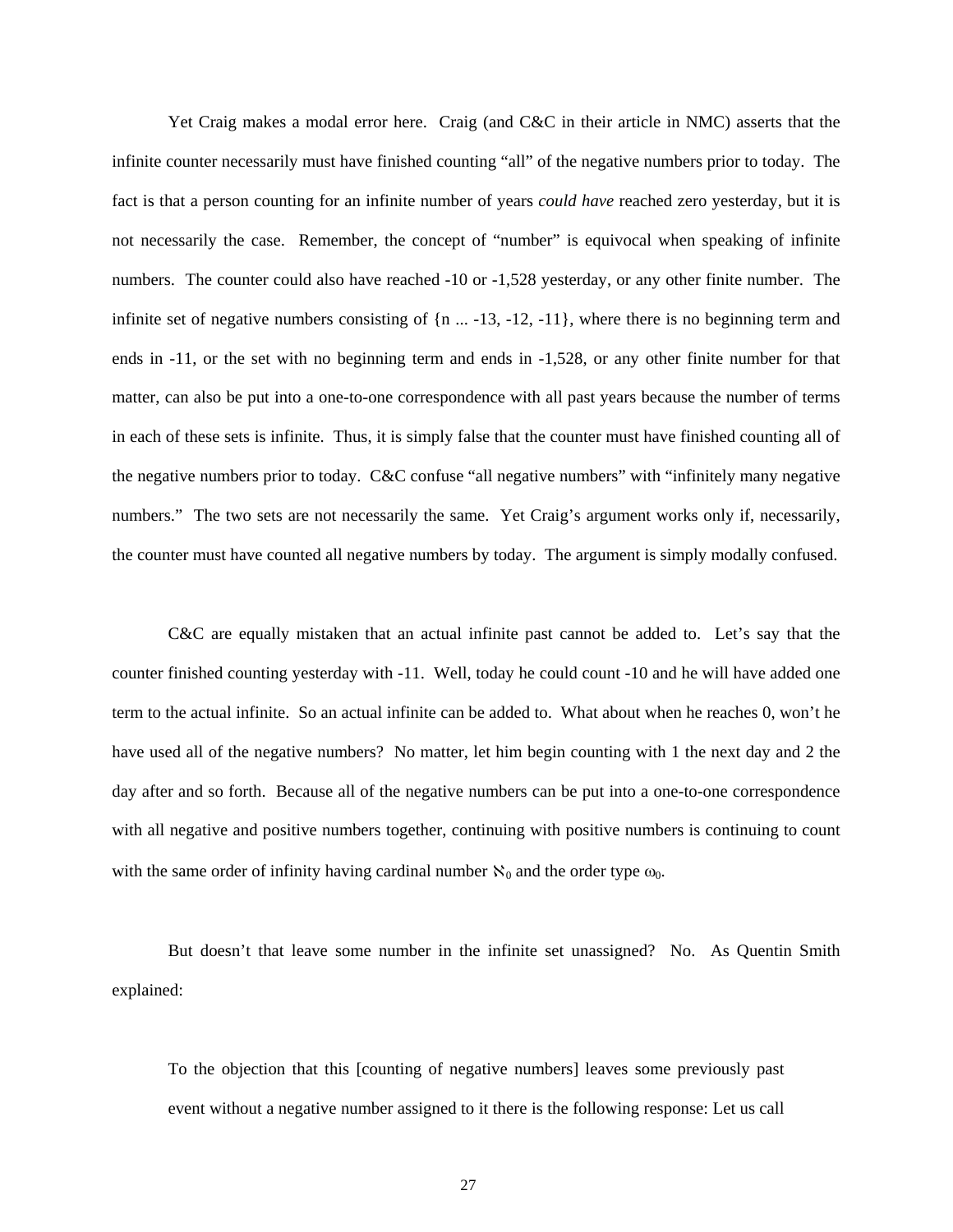the time before some instance of the above described reassignment t1, and the time of reassignment t2. At t2 there is a past event belonging to the collection of past events that had not belonged to this collection at t1. However, at t2 there is not a greater number of events belonging to this collection than at t1, for the addition of the one event at t2 to the infinite collection that had existed at t1 results in a collection the same number of members as the collection that existed at 11, this number being  $\aleph_0$ . This is true because  $\aleph_0$  plus 1 equals  $\aleph_0$ . Consequently, since there are  $\aleph_0$  past events at both times, and since that are  $\aleph_0$  negative numbers, there is no past event at either time that is unmatched with a negative number. $^{20}$  $^{20}$  $^{20}$ 

However, I want to point out a feature about counting that seems counterintuitive because our finite experience dictates that we must begin somewhere to begin counting. If an infinite counter has been counting without beginning, he need not start with any given finite number. When speaking of an infinite counter who counts without beginning, we define counting as merely a *synthetic act of marking new events by a count number*, and then it can make sense to think of each past event to correspond to an act of counting – and that is all that counting means when infinite series are involved. It seems that if I am counting that I must begin somewhere and if I use "all" the negative numbers and reach 0 that somehow there are no more numbers to use. However, this argument confuses "all" when speaking of infinite sets with "all" when speaking of finite sets, for there is no time at which there are not "more" numbers that can be assigned to mark any given event. (Remember in this context "more" means only *can be placed in a one-to-one correspondence*). An infinite counter can use all of the even and positive numbers in any order that he chooses to mark the one-to-one correspondence between past events and numbers. So long as no number is used twice, the correspondence of infinite sets holds. Thus, today I could use number 1,247,367,987,653 and tomorrow the number -3, and I can mark the days with any

<span id="page-27-0"></span><sup>20</sup> Quentin Smith, "Infinity and the Past," in, William Lane Craig & Quentin Smith, *Theism, Atheism, and Big Bang Cosmology* (Oxford: Clarendon Press, 1993), 85.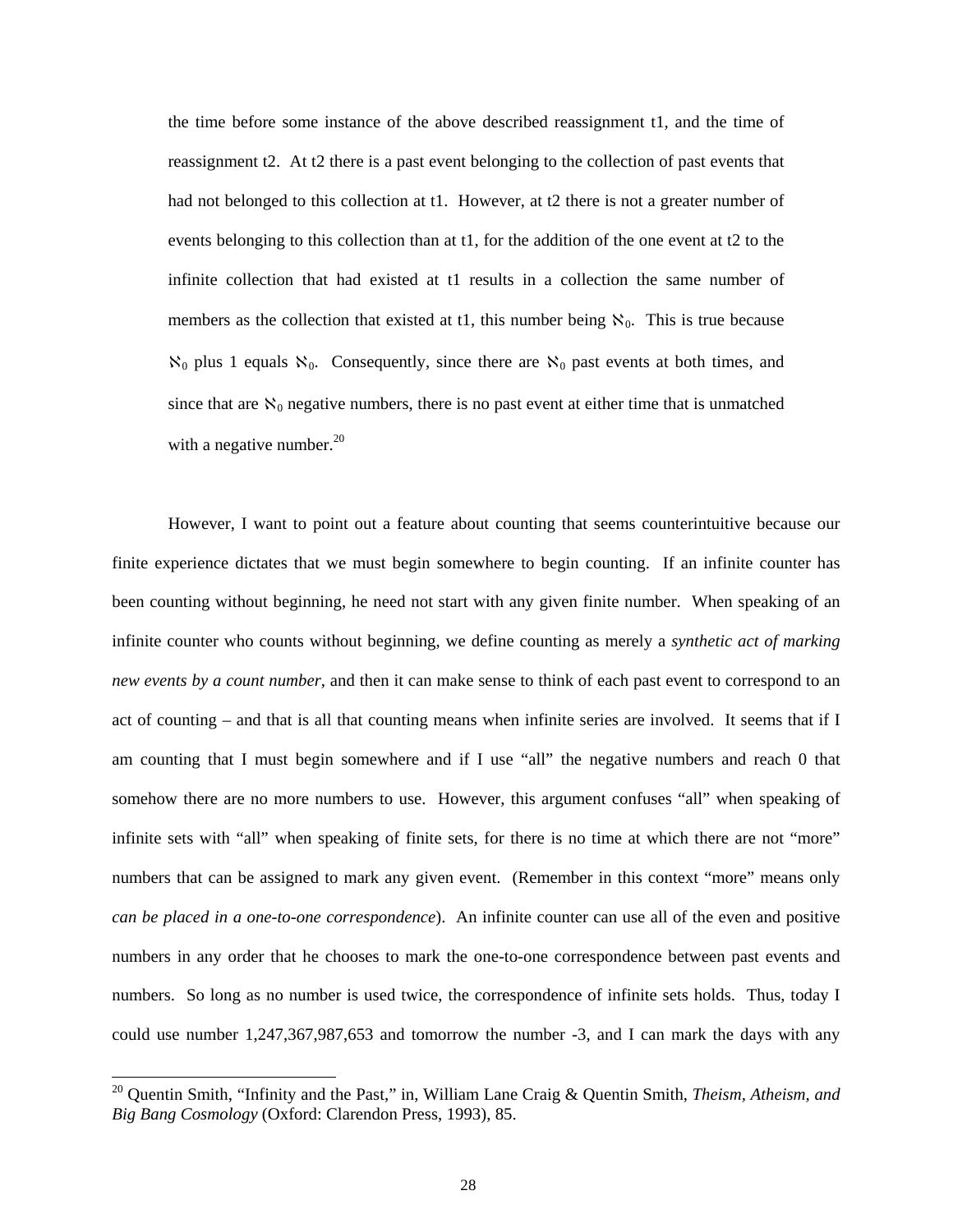numbers that I wish to count them as long as I don't use a number twice. The reason for this is that which finite number is used to add to an infinite is entirely arbitrary because they all have the same effect  $- a$ finite number added to an infinite number is always an infinite number.

This last point also answers the argument presented by J. P. Moreland and adopted by Francis Beckwith and Stephen Parrish that the problem with having no beginning is that no one could even start counting:

[A]ssume that someone had been counting toward zero from negative infinity from eternity past. If a person goes back in time form the present moment, he will *never* reach a point when he is finishing his count or engaging in the count itself. This is because at every point, he will have already had an infinity to conduct the count. As Zeno's paradox of the race course points out, the problem with such a situation is not merely that one cannot complete an infinite task; one cannot even start an infinite task from a beginningless situation. $^{21}$ 

Now it is clear that the task of counting does not *begin* at some point if it has been taking place from all eternity. But that is no impediment for a person who lives in each moment of an eternal reality from marking by synthetic succession each new moment (assuming that moments are discrete). But surely the problem with a beginningless eternity cannot be the fact that it cannot have a beginning. Zeno's point from the race paradox is that Achilles cannot complete the journey because he cannot begin it. He cannot begin it because to do so he must complete one of the tasks that make up the journey, he must first complete another task and thus have already begun. But the claim that the past has no

<span id="page-28-0"></span> $21\,$ 21 Quoted in Francis Beckwith and Stephen Parrish, *The Mormon Concept of God: A Philosophical Analysis* (Lewiston: The Edwin Mellen Press, 1991), 59.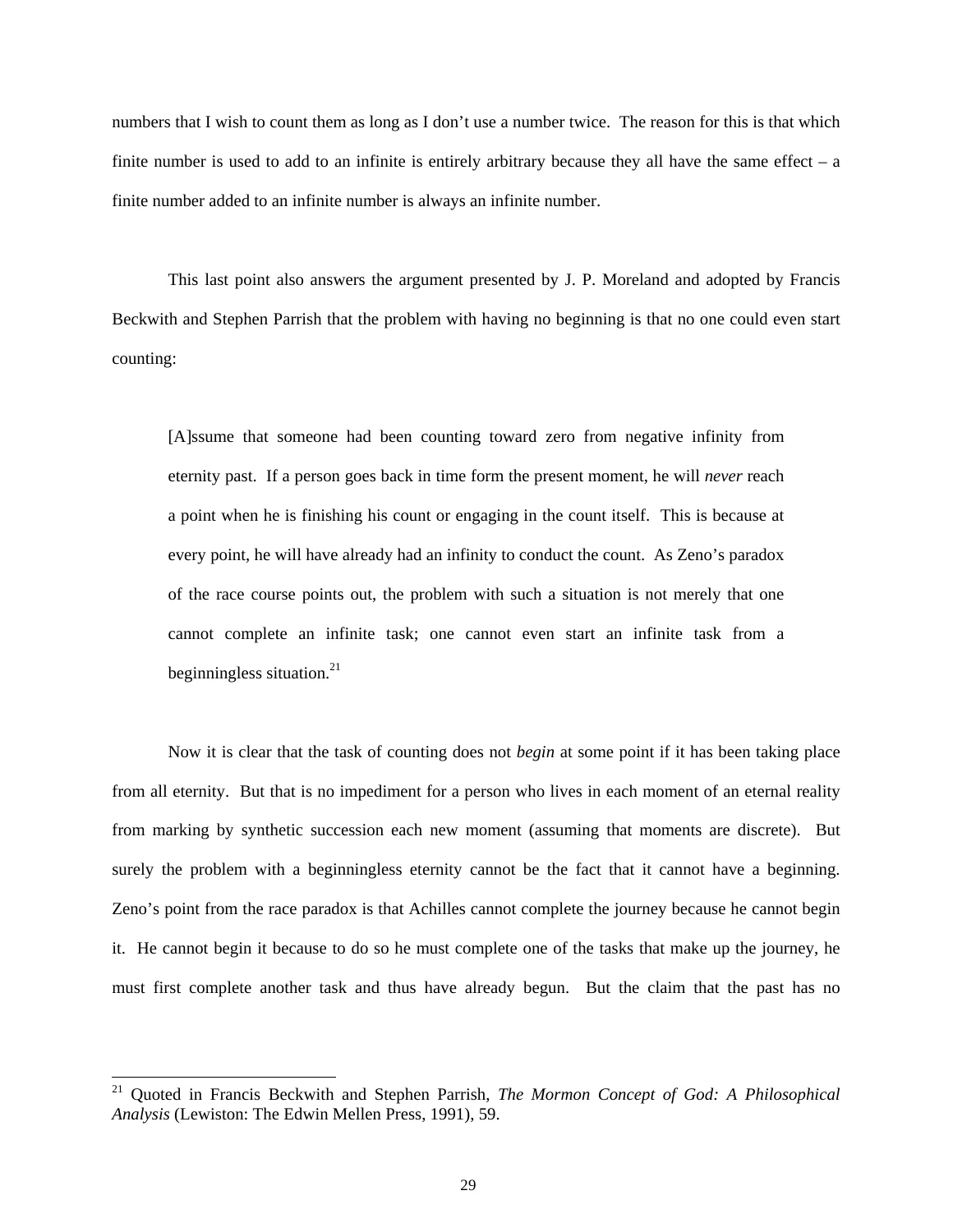beginning cannot be refuted by arguing that a beginningless past could never begin – for that is just what the proponent of an infinite past claims.

**4.0 A Beginningless Multiverse and Infinity.** It is also important to see that the infinity arguments made by C&C do not apply to a beginningless universe of the type posited by the chaotic inflationary or quantum vacuum theories of cosmology. Let's take the chaotic inflationary theory first. According to this theory our local space-time universe began a finite time ago. However, our local bubble universe is not all that there is. It is possible, and in fact predicted by the chaotic inflationary theory, that our local universe may not be the only "pocket universe" or "space-time bubble" that exists. From this theory it follows that if the universe contains at least one inflationary domain of a sufficiently large size, then it begins unceasingly producing new inflationary sub-domains. This process continues without end into the future. A "bubble universe" is a causally separate region of spacetime that begins as a common spatio-temporal region and that then expands just as our own local universe did after the big bang. Moreover, each separate pocket universe begins with different initial conditions that give rise to different constants of Nature. Thus, each pocket universe may have different Natural laws than our own local universe. If the chaotic inflationary theory is accepted, then it is probable that "universes" are selfreproducing.<sup>22</sup> Moreover, it is possible on this theory that our own bubble derives from a prior spacetime bubble, and that also came from a prior spacetime and so forth without beginning. Thus, we must speak of the "multi-verse" rather than the "local universe" as comprising all reality. As John D. Barrow observed:

Andre Linde has discovered that inflation has a tendency to be self-reproducing. Remarkably, it appears that the fluctuations that inflation produces have form that

<span id="page-29-0"></span><sup>22</sup> See Andrei Linde, "The Self-Reproducing Inflationary Universe," *Scientific American* (Nov. 1994); "The Inflationary Universe," *Physics Today* 40 (1987), 61; and *Physics Review* D 59 (1999), hepph/9807493; John D. Barrow, *Impossibility* (Oxford: Oxford University Press, 1998), 164-174; M.J. Reese, *Before the Beginning* (New York: Simon & Schuster, 1997).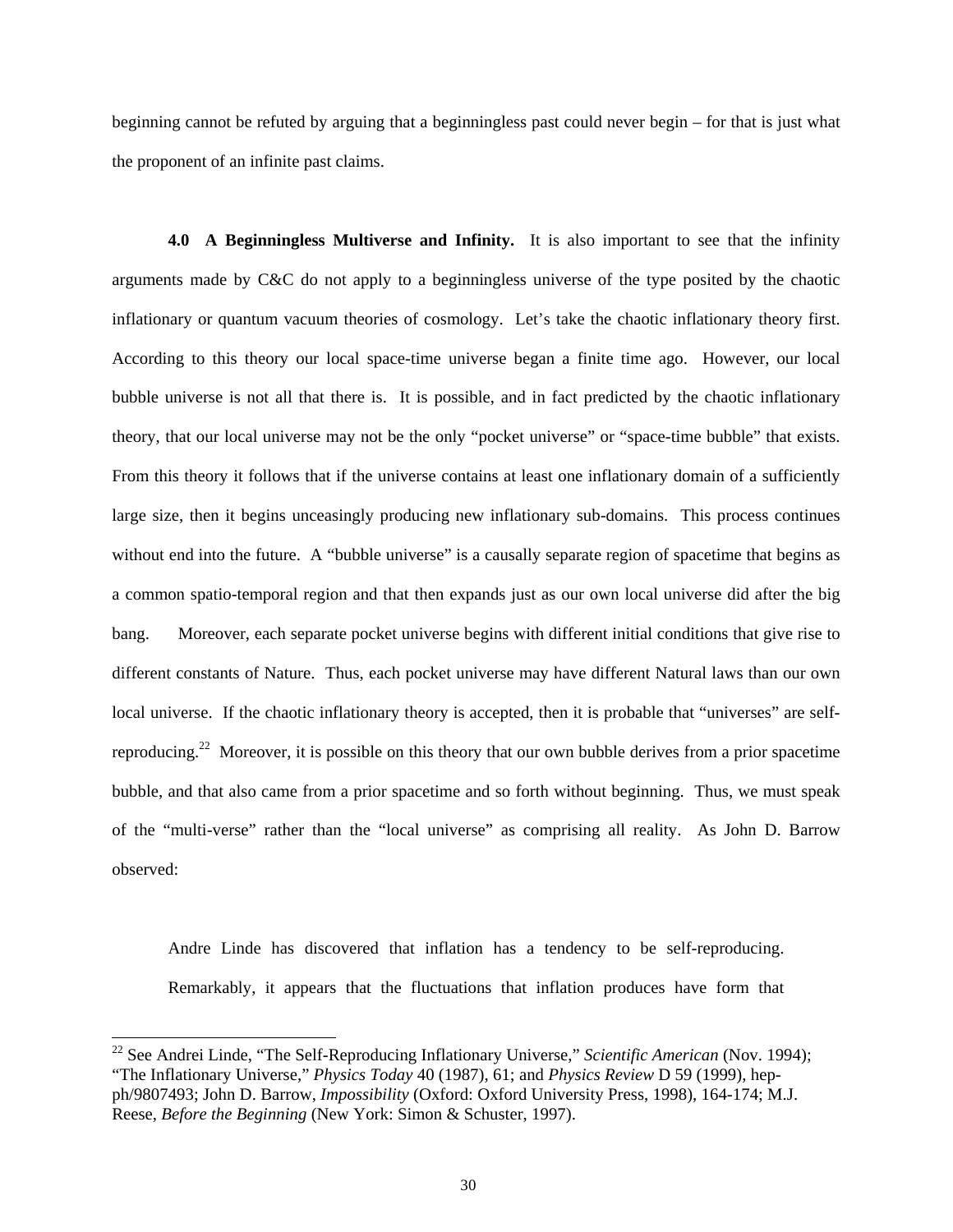inevitably induces further inflation to occur from small subregions of the bubbles that are already inflating. Inflation appears to be a potentially unending, self-reproducing process: in short, it is an epidemic. Each bubble that it produces somewhere in space and time during this process can possess different values of many of its constants of Nature, defining the form of the physical structures that can arise within it. The Universe thus appears to be likely to be far, far more complicated in its historical development, as well as its spatial variation, than we had suspected. $^{23}$ 

If the chaotic inflationary theory is true, then our universe may have arisen from a prior universe that is not spatio-temporally continuous with our local universe.<sup>24</sup> This prior universe gave rise to our universe in the sense that it constitutes the conditions from which the singularity arises from which our own local universe originated. Each bubble universe within the multiverse constitutes an epoch of a discrete space-time continuum. However, there is no continuous time metric between any two space-time epochs. Because this theory predicts that each inflationary sub-region does not have the same initial constants as our local universe, it is possible that there is no continuous time metric that is shared between any two epochs. In fact, there may be infinitely many separate bubble universes given chaotic inflationary theory.<sup>25</sup> However, each of these bubble universes has its own time metric that is shared by no other. Each has a beginning and possibly an end. Each is finite in the past. Nevertheless, the number of bubble universes in the multiverse may be infinite and the multiverse as a whole may be without a beginning. However, because bubble universes are discontinuous spatio-temporal epochs, they do not constitute a *series* of any sort. There are no equal intervals of time that are shared between them. None

<span id="page-30-0"></span><sup>23</sup> John D. Barrow, *Impossibility*, 171-72.

<span id="page-30-1"></span><sup>24</sup> Rem B. Edwards, "How Process Theology Can Affirm Creation *Ex Nihilo,*" *Process Studies* 29:1 (2000), 82-82.

<span id="page-30-2"></span><sup>25</sup> See Andrei Linde, "The Self-Reproducing Inflationary Universe," *Scientific American* (Nov. 1994); "The Inflationary Universe," *Physics Today* 40 (1987), 61; and *Physics Review* D 59 (1999), hepph/9807493; John D. Barrow, *Impossibility* (Oxford: Oxford University Press, 1998), 164-174; M.J. Reese, *Before the Beginning* (New York: Simon & Schuster, 1997).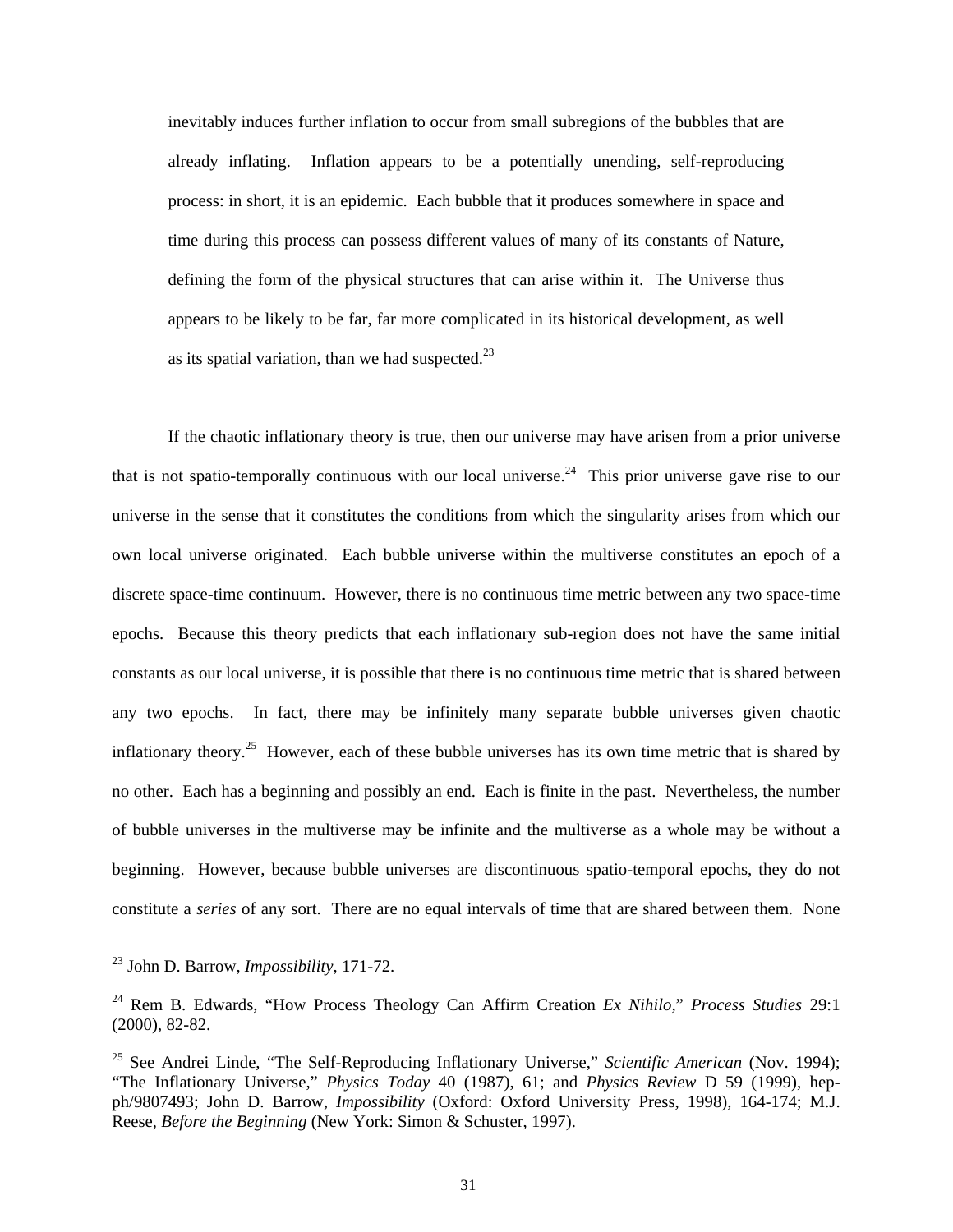of the infinity arguments presented by C&C (nor any that Craig has produced on his own) apply to an infinite number of causally discontinuous realities that do not form a series. All series of events in the chaotic inflationary theory are merely finite in duration. Thus, it is possible that the multiverse has always existed even though each of the bubble universes has only a finite past.<sup>26</sup> Moreover, it is possible that the multiverse has always existed even if, *arguendo*, any of the arguments made by C&C were sound.

The quantum fluctuation theory of cosmology also entails the possibility of an eternal spacetime manifold. The quantum fluctuation theory posits that prior to the big bang event that gave rise to our local universe, there had always existed a quantum vacuum of the type conceived in many current inflationary theories of cosmology. In this vacuum there are innumerable events that occur within the limits of the Heisenberg Uncertainty Principle. None of these events are causally or temporally related to one another. They occur at random and there is no time-metric to measure their proximity to one another.<sup>27</sup> Indeed, each of these events constitutes its own space-time universe in the sense that there simply is no causal or space-time continuum obtaining to place them in relation to one another. There is no beginning to this vacuum condition – it is simply the lowest energy state possible in the physical world. Such a reality must be regarded as quiescent in the sense that no events give rise to a series of events until the vacuum decays into a false vacuum creating the energy from which the Big Bang derived. Craig has admitted, correctly in my view, that the infinity arguments do not apply to a quiescent universe (i.e, a physical reality having no events). $^{28}$ 

l

<span id="page-31-0"></span><sup>26</sup> John D. Barrow, *Impossibility*, 171-72.

<span id="page-31-1"></span><sup>27</sup> Alan H. Guth, (2000), atro-ph/0002188; astro-ph.0002156; and Alan H. Guth *The Inflationary Universe*  (New York: Addison Wesley, 1998), 167-87, 245-52; Timothy Ferris, *Coming of Age in the Milky Way* (New York: William Morrow, 1988), 349-66.

<span id="page-31-2"></span><sup>&</sup>lt;sup>28</sup> William Lane Craig, "The 'Kalam' Cosmological Argument and the Hypothesis of a Quiescent Universe," *Faith and Philosophy* 8:1 (January 1991), 104-08.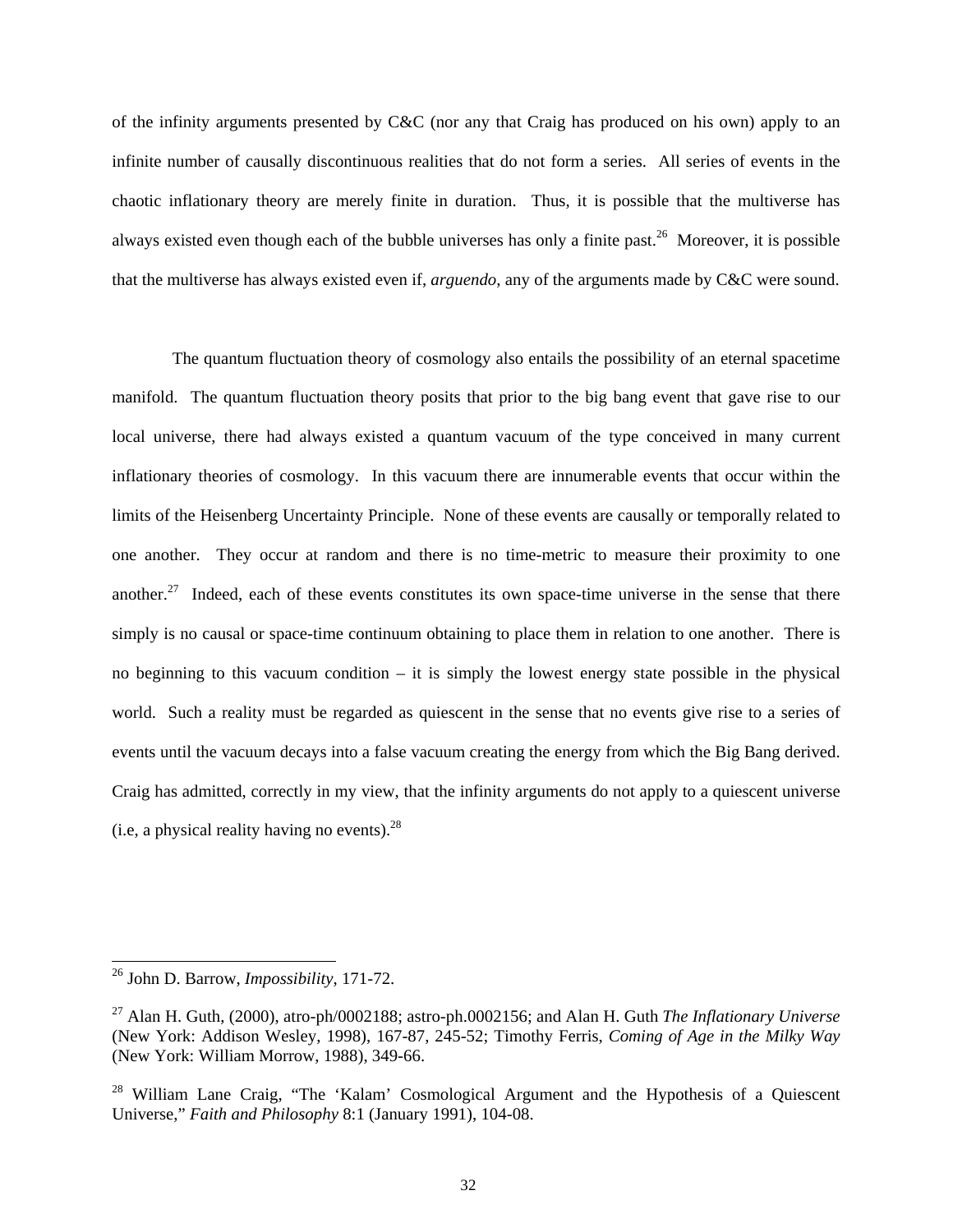What Craig fails to address is how any of the arguments he (or he and Copan) presents could apply to the quantum vacuum. All of his arguments assume the existence a well-formed infinite series. That is, a series that has *consecutive terms*, or has a *next term* after any selection of terms, like {1/2, 1/4, 1/8, 1/16, 1/32 . . . .}. Because the quantum vacuum does not have a next term after any selection of terms, it is not a well-formed series. Indeed, it is simply no series at all but only unconnected random events – the ultimate description of chaos. Nevertheless, it is an eternal reality that has no beginning. Craig admits that the infinity arguments cannot demonstrate the existence of the universe out of nothing given the possibility of a quiescent universe: "*Creatio ex nihilo* would not then be proved, but as I employ it the *kalam* cosmological argument's primary aim is to support theism, not *creatio ex nihilo*."<sup>29</sup> However, it is not just a quiescent universe that escapes the arguments, but any reality that is not continuous. Therefore, the infinity arguments also do not apply to a multiverse that has no beginning and has always existed as a quantum vacuum.

Perhaps it could be argued that even if the events in the quantum vacuum do not constitute a wellformed series; nevertheless, they still form an infinite *collection*. Or even if the bubble universe do not constitute a spatio-temporally continuous reality, they still create a collection related in some sense of the cause-effect relation – in the sense that a new universe can be explained by conditions in the prior universe. Nevertheless, our concept of "cause-and-effect" derives from our experience in this spatiotemporal epoch. I am not sure what it could mean outside of that context. Further, the quantum events that give rise to the local universe in the quantum fluctuation theory are not "causally" initiated – they occur at random within limits of probability. Our concept of cause-and-effect does not seem to apply in the context of quantum effects. Further, the second argument is based on a *series* that is formed by successive addition. A mere collection of random events that are not related by successive addition to one another won't work. Certainly the events of the quantum vacuum do not form anything by successive addition. Further, since the bubble universes posited in the chaotic inflationary theory do not constitute

<span id="page-32-0"></span><sup>29</sup> *Id.*, 106-07.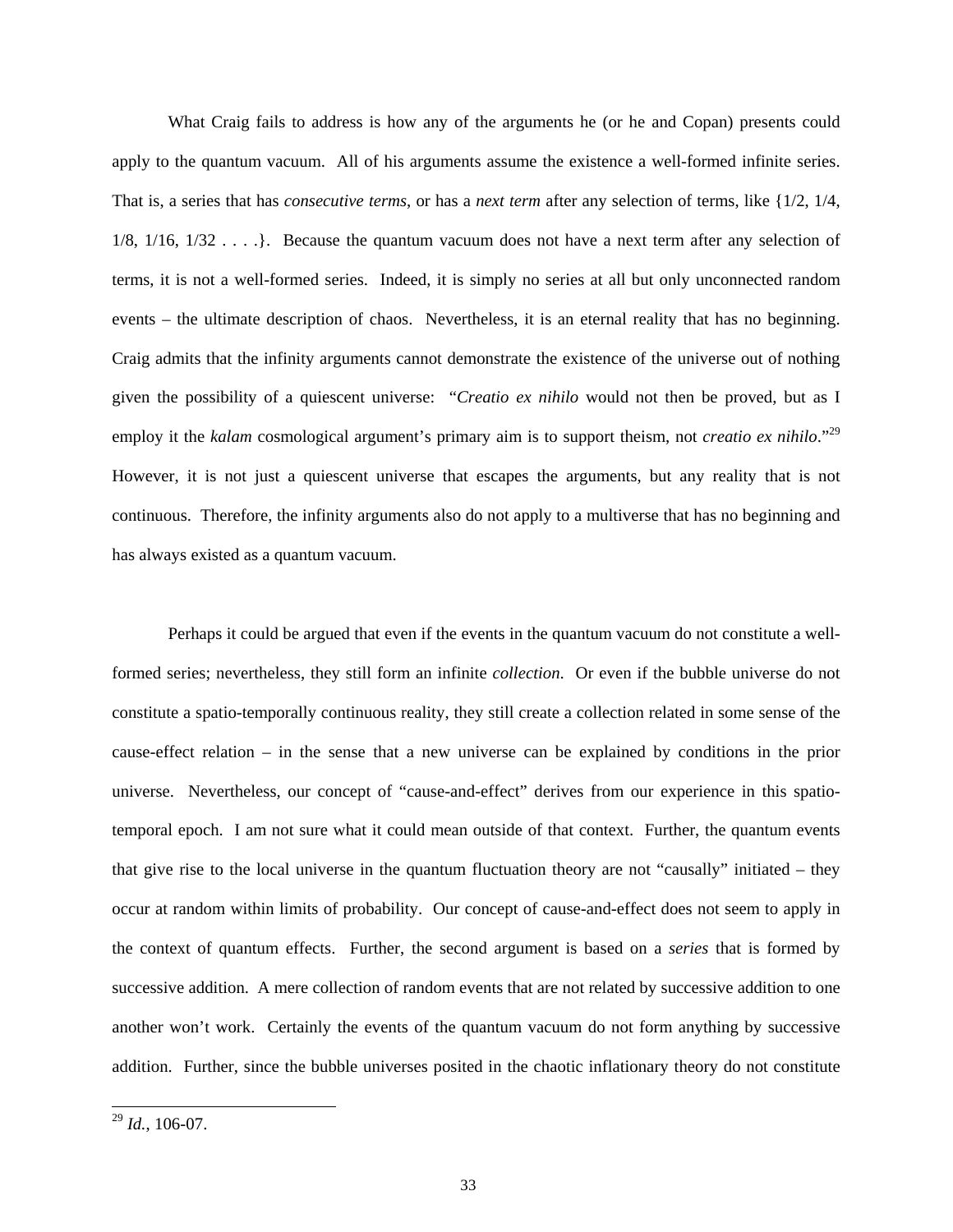spatio-temporally related realities, it is difficult to see how the notion of addition as a series can be applied. It is also difficult to see how premise 1.1 of the first argument could apply to either theory of cosmology because none of the supposed absurd stories apply to discontinuous realities. None of the thought experiments like Hilbert's Hotel, or a library containing an infinite number of books could apply to either the vacuum or the bubble universes because they cannot be, as unrelated events, manipulated, reversed, halved or emptied the way the rooms in Hilbert's Hotel are. Thus, even if the arguments given to show than an actually infinite series were somehow sound, contrary to what I have argued, they don't apply to the multiverse envisioned in either the quantum fluctuation or the chaotic inflationary theory.

**5.0 Logical Possibility and the Uncreated Universe.** C&C don't claim that a contradiction in first order logic can be derived from the proposition that the universe is not created and thus without a beginning. What they claim is that the idea is absurd. They thus claim that the notion of an infinitely old universe is metaphysically impossible – that is, there is no possible world in which such a universe can exist. Yet all C&C really mean by "logically impossible" s that they think the notion of an actual infinity is absurd even though they cannot show an outright contradiction in the notion. I find nothing absurd at all about the notion of an actually infinite past, though the results of transfinite mathematics are strange given my expectations based upon experiences with finite realities. However, while the results of transfinite numbers and the concept of an infinite universe may be strange, they are not any stranger than the notions of quantum mechanics or the theory of relativity. We have learned from scientific breakthroughs that the universe is a strange place that often conflicts with our expectations and experience. Indeed, we encounter realities that are so strange that we can't even accurately picture them. A universe where an event is simultaneously a particle and a wave, or a reality that literally does not have both position and momentum at once, or space that bends and curves, or clocks that run faster and slower depending on the inertial frame of reference of the observer are at least as strange as anything we encounter dealing with infinites. C&C seek to exploit this strangeness to convince us that a universe that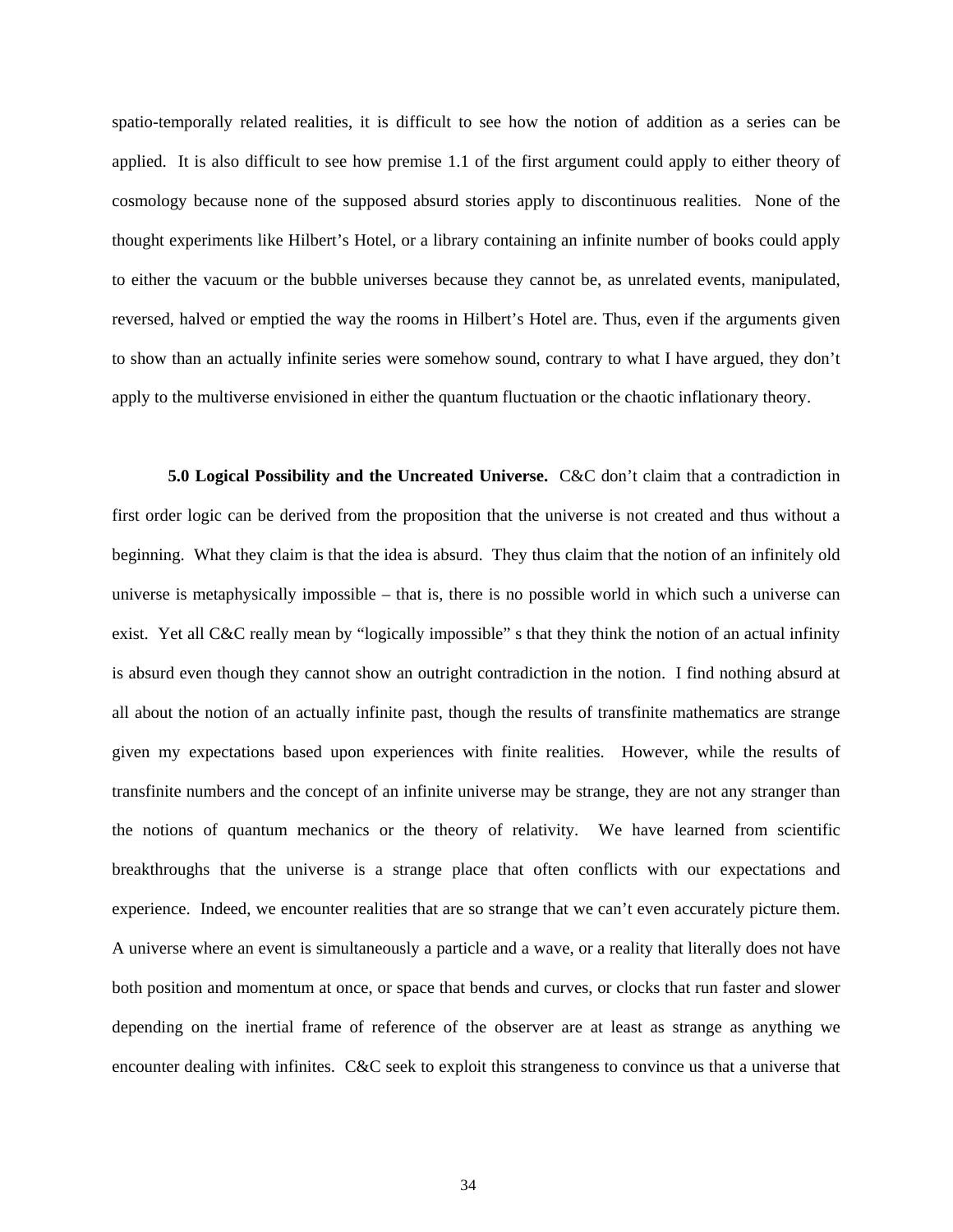is eternal is simply absurd, but once the behavior of transfinite numbers and infinite realities is grasped, they are not strange but exciting and mind-expanding.

Now if the eternal universe is really impossible, let me ask just how old it is *logically possible* for the universe actually to be? Is there some largest number than which C&C would claim the actual universe cannot be older? Of course not. The reason why it is so obvious that C&C will not give us a largest number for the possible age of the universe is obvious – there is no such largest number at which the universe could not be older.

Now this recognition is no trivial matter. For it follows from the fact that there is no largest number that the *set constituting the number of times at which it is logically possible that the universe actually existed has the same properties as the set of all negative numbers.* Consider a thought experiment. Let's say that I have a time machine that will let me visit any time in the past at which it is logically possible that the universe *actually* existed. Now there may be physical barriers to the number of times that I can visit – for example I may not be able to traverse a Big Bang event. If I cannot travel back in time past the circumstances obtaining in the early local universe, then the number in the set of past moments that I can visit is *physically* limited. However, since I believe that time travel is physically and nomologically impossible anyway, I am not speaking of natural or physical possibility. Because I want to talk about *logical possibility* and not merely what is permitted by natural laws, let me stipulate that my time machine can survive any Big Bang event. Moreover, I am not asking about whether visiting a moment is merely logically possible, but in visiting any past moment at which it is *logically possible that the universe actually existed*. Is there some limit to the number of times which I could visit at which it is logically possible that the physical universe *actually existed*?

Let's say that I set the clock in the time machine so that every 30 seconds I visit a past year in geometric progression to the geometric power beginning with a year two years ago, 1999. So I first visit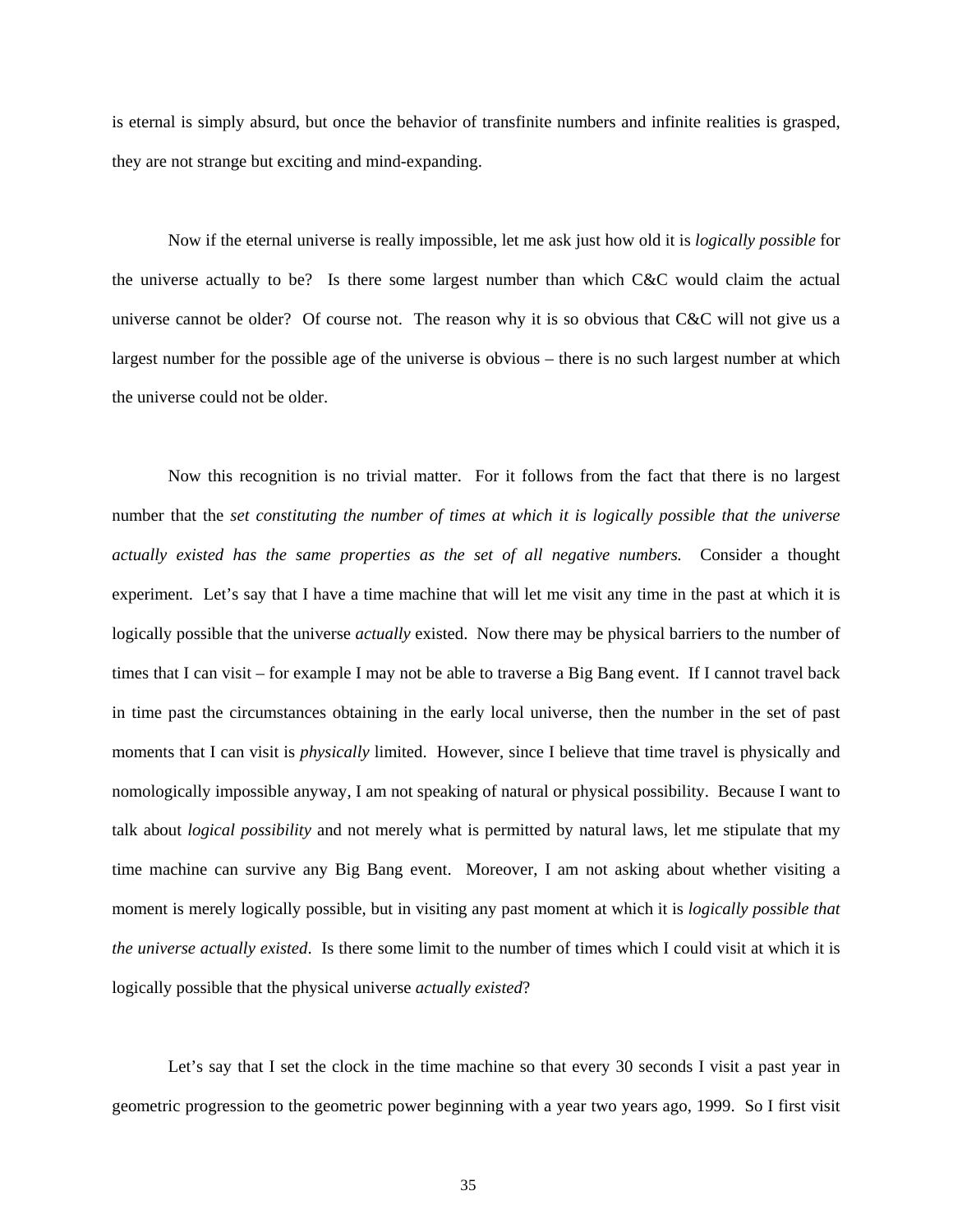2 years ago in the first 30 seconds, and then I visit 4 to the fourth power years ago after 60 seconds, and then I visit 16 to the sixteenth power years ago after 90 seconds and so forth. Now after a mere ten minutes I have visited times well older than the time of the Big Bang – about 6.6 billion years ago. But it is logically possible that the universe is older than that. After a mere hour I have gone so far into the past that if all the 0's just the size of the zeros on this page needed to write the number were written on a normal piece of paper, they would fill more than volume of the entire known universe! And yet I can still travel back into time because for every time I pick, it is logically possible that the universe actually existed at that time. Imagine how far back I have gone after just one day. The point of this thought experiment is that there is no largest number, no limit to the times I could visit. No matter how far back in time I go, it is always logically possible that the world actually existed at that time.

Now let's modify the thought experiment just a bit. Let's say that instead of choosing a time further and further into the past, all I do is randomly choose various moments in the past to visit. When deciding a past time to visit, I am confronted by an array of possibilities from which to choose. I want to "limit" my choice to those times or moments in the past when it is logically possible that the world actually existed. Now let's ask the crucial question. Just how large is *the set of past times* from which I *can choose to visit* at which it is logically possible that the universe *actually* existed? A moment's reflection will show that this set is unlimited and in fact has the same properties as the complete set of real numbers – the members of this set can therefore be put into a one-to-one correspondence with the completed set of real numbers which is infinite. The set of real numbers has  $\aleph_0$  members. It follows that the number of past times at which it is possible that the universe actually existed has  $\aleph_0$  members. Thus, the set of past times which it is *possible* for me to visit at which it is logically possible that the universe actually existed is also infinite.

 Let's call *the set of past times at which it is logically possible that the universe actually existed* set *Sp*. The argument is as follows: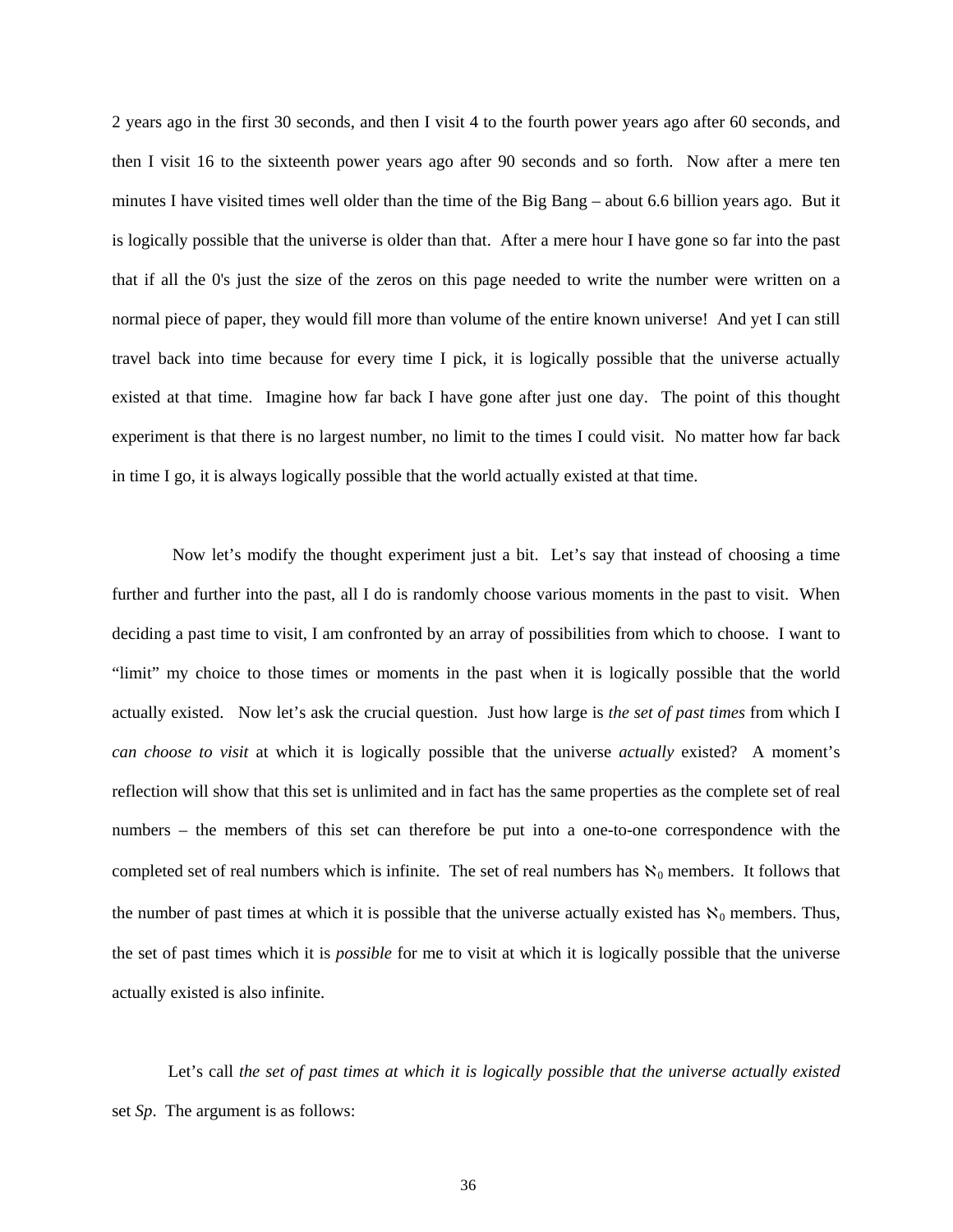3.1 The members of the set *Sp* can be placed into a one-to-one correspondence with the members of the set of real numbers.

3.2 Sets whose members can be placed into a one-to-one correspondence with one another have the same number of members.

3.3 The set of real numbers has  $\aleph_0$  members.

3.4 Therefore, set  $Sp$  has  $\aleph_0$  members.

This argument is obviously valid. Moreover, the premises seem unassailable. The only real possible question is whether the members of set *Sp* can be placed into a one-to-one correspondence with the set of real numbers as asserted by 3.1. Now it is clear that if I *begin* to visit past times, the set of times that I will have actually visited will always be finite. However, I am not inquiring about the set of times I can actually visit *by beginning to visit past time*s; but how large is the set of past times from which I can choose to visit? It is this set of past times *Sp* which I *could choose to* visit which has  $\aleph_0$  members. Because the set is unlimited, it is logically possible that the world has always actually existed.

Moreover, there is in fact a way that I could visit an infinite number of times. If I had always been visiting times as they occurred without a beginning, then I will have visited an infinite number of times. Thus, it is not the time machine that allows me to actually visit the infinite number of times from which I could choose; rather, only by actually visiting each time as it actually occurs could I ever visit an infinite number of past times. Only one type of being can visit all of the times in an infinite past – an eternal being who actually existed in each of those times.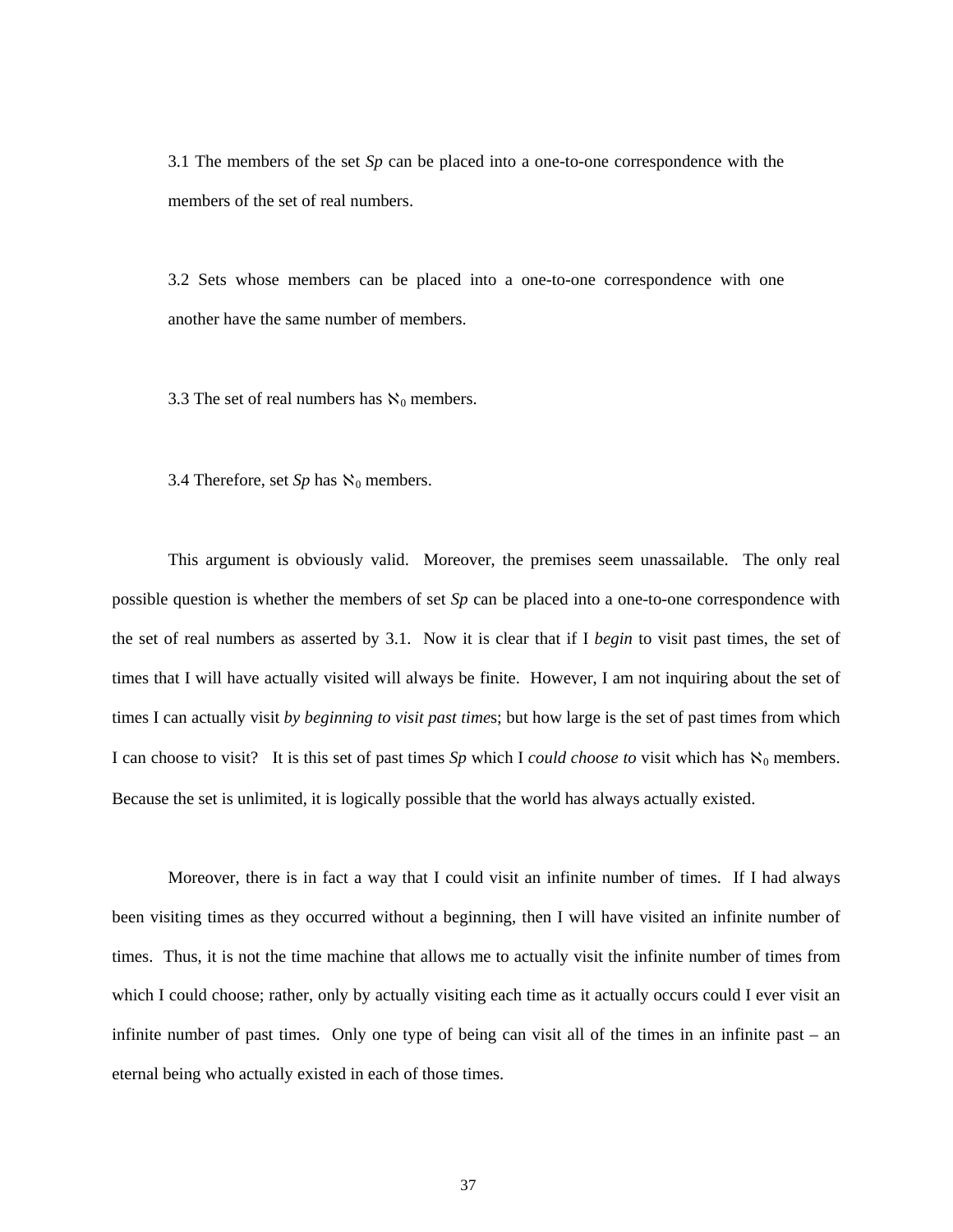Now C&C reject this argument. They state:

Ostler thinks that because the number of possible worlds with longer and longer finite pasts is unlimited, therefore there is a possible world having an infinite past. This is logically fallacious as reasoning that because one can count higher and higher finite numbers without limit, therefore there must be an infinitieth number.<sup>[30](#page-37-0)</sup>

Yet C&C have both misstated and misconstrued the argument. First, nothing in my argument suggests that *the set of past times* at which it is logically possible the universe actually existed contains a *particular member* that occurred an infinite number of moments ago. I am not arguing for a set of possible worlds that has longer and longer finite pasts as C&C claim. Indeed, my argument no more suggests an infinitieth number than the set of real numbers being infinite implies that there is an infinitieth real number. Any particular past time is in fact a finite number of intervals away from the present. But C&C themselves commit the fallacy of composition by suggesting that if the individual members of the set of past times are all finite, therefore *the set* of all past times *Sp* must also be finite! Because I argue that the *set of past times* has the property of infinity rather than any of its individual members, C&C simply manufacture a fallacy where there is none – and in so doing they commit the very fallacy of composition that they attribute to my argument.

Moreover, note that I say nothing about possible worlds semantics in my argument. Rather, what I argue is that the set of past times at which it is logically possible that the universe actually existed has the same properties as the complete set of negative numbers. The negative numbers can be placed in a one-to-one correspondence with the times it is possible that the universe actually existed. It follows that the *set* of past times at which the world actually exists also has an infinite number of members. I am *not*

<span id="page-37-0"></span> $30$  NMC, 159. I provided a preliminary draft to Craig that did not contain the second step of the argument, and this failure on my part may have led to confusion about what my argument actually was.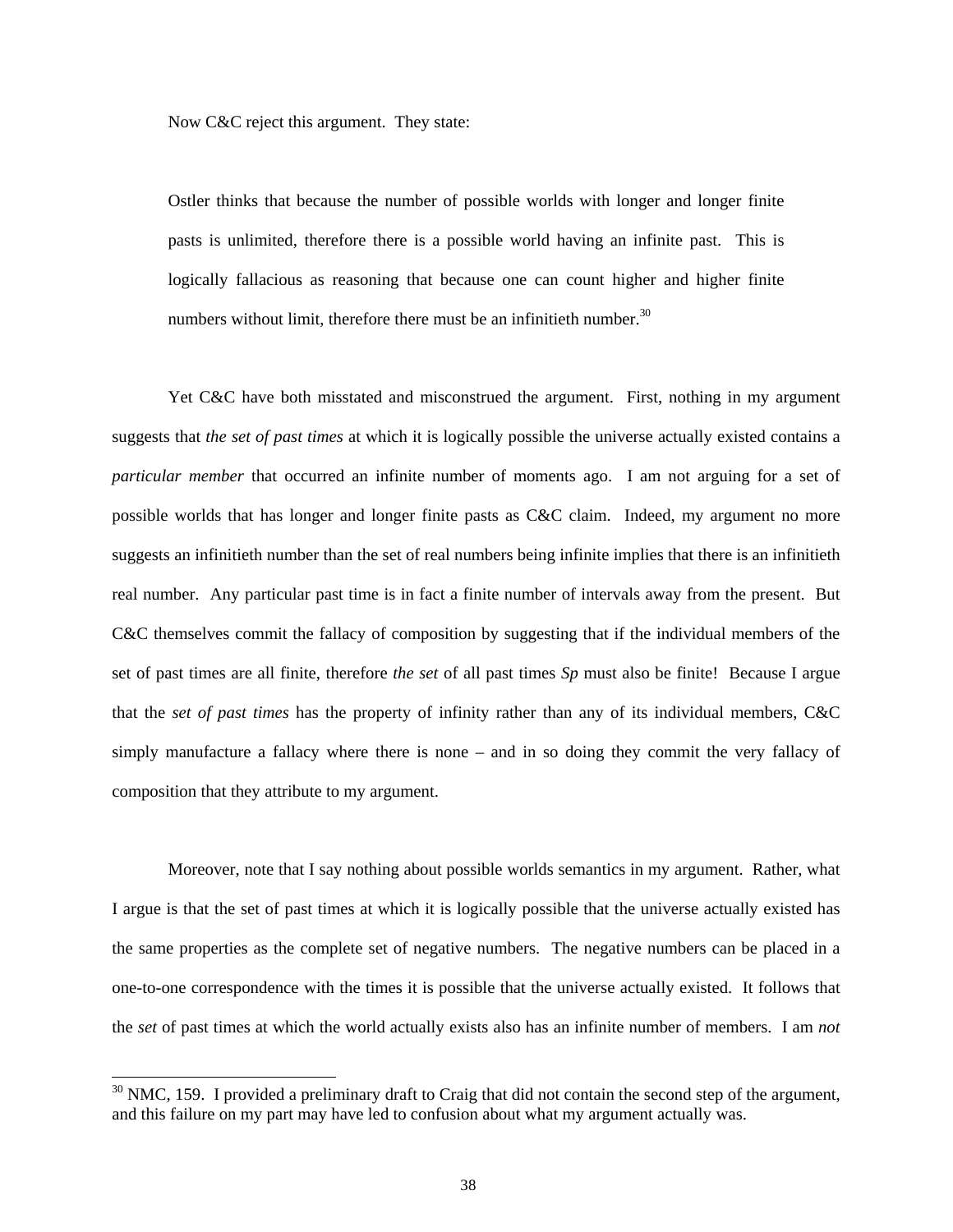arguing that there is a possible world which has the property of having always existed. Instead, I am making a modal claim that is true in *all* possible worlds. In every possible world, the set of past times at which it is possible that the world *actually* existed is infinite. My argument shows that it can be demonstrated that it is logically possible that the world has no beginning because the set of past times at which it is logically possible that the world actually existed is infinite.

Finally, it should be noted that because this arguments deals with the times at which it is logically possible that the world *actually* existed, it bypasses concerns about whether the infinity arguments must be *a posteriori* (empirical) or can be merely *a priori*. That is, whether a reality exists in the actual world is an empirical or *a posteriori* question that is decided by experience, and not merely by whether we have a concept of it. C&C want to discuss the ontological status of infinities in the real world and not merely their conceptual status. Indeed, they reject the Platonic view that numbers and mathematical entities are real. If they admitted the Platonic view, then they would have to admit that not merely are infinities logically consistent, but that infinities also *actually occur*. Indeed, it seems that there is in fact evidence that infinites actually occur in the real world because infinities turn up in standard quantum mechanical equations which give accurate predictions of quantum effects in the real world. Yet because C&C deal with actual infinities rather than merely conceptual infinities, it is confusing to see how they can reach any conclusions based simply on a discussion of concepts and thought-experiments rather than empirical data.<sup>31</sup> My argument does not attempt to establish that infinities actually do or do not occur in the real world; but merely demonstrates that it is logically possible that the world has always existed.

**6.0 Conclusion.** C&C have not given us any reason to believe that the an eternal reality is either physically or logically impossible. The first argument commits the fallacy of equivocation. None of the

<span id="page-38-0"></span><sup>31</sup> See the discussion in Graham Oppy, "Reply to Professor Craig," *Sophia* 34:2 (December 1995), 15-29; "Craig, Mackie, and the Kalam Cosmological Argument" *Religious Studies* 27 (June 1991), 189-97; John Taylor, "Kalam: A Swift Argument from Origins to First Cause?" *Religious Studies* 33 (167-79); John L. Mackie, *The Miracle of Theism* (Oxford: Oxford University Press, 1982).